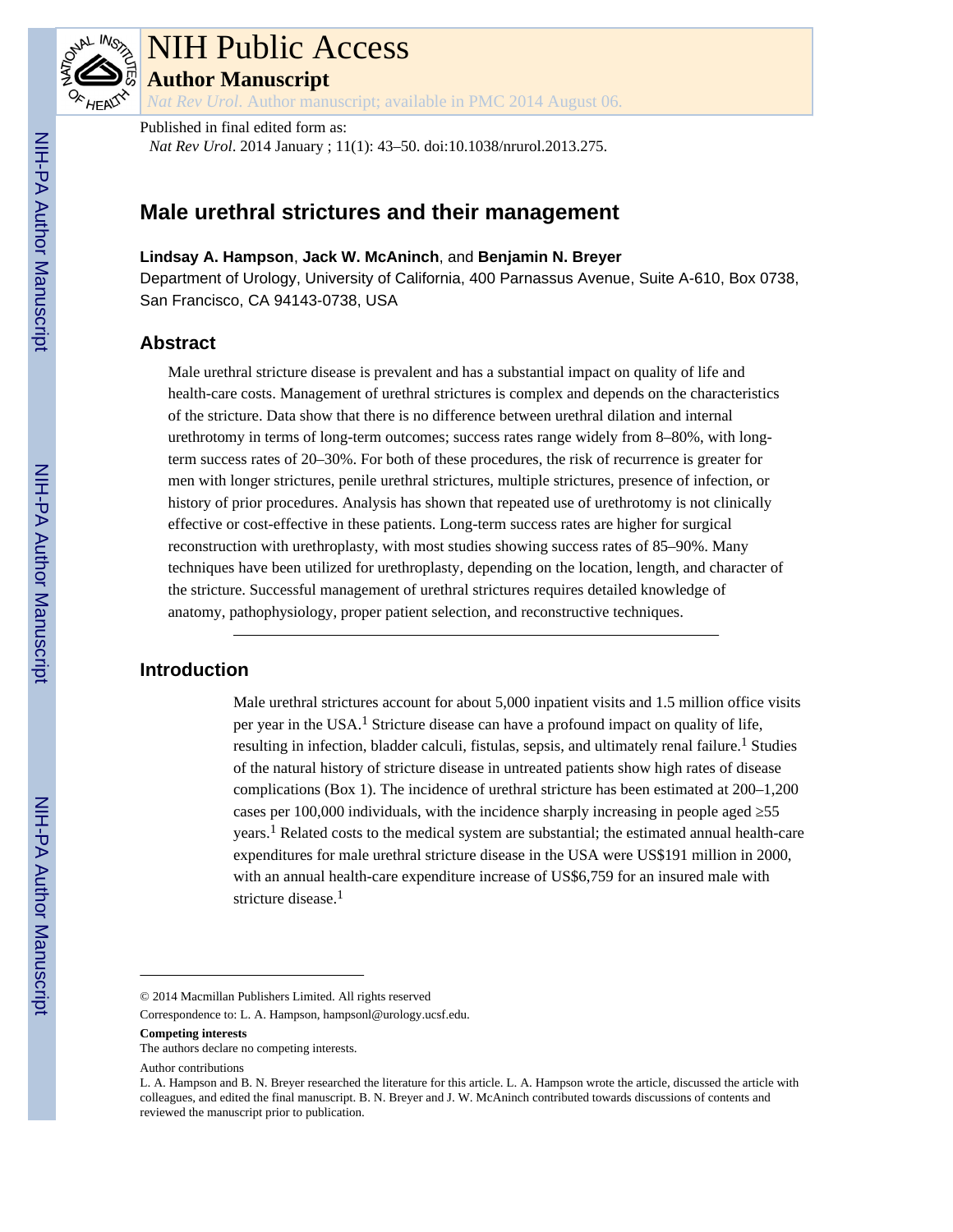Strictures can be divided into two main types, anterior and posterior, which differ not only in their location, but also in their underlying pathogenesis. In a retrospective analysis of all strictures that had been reconstructed at a single institution, the vast majority of strictures were anterior (92.2%), with most of these occurring in the bulbar urethra (46.9%), followed by penile (30.5%), penile and bulbar (9.9%), and panurethral (4.9%) strictures.<sup>2</sup> In this Review, we discuss the epidemiology, pathogenesis, aetiology, evaluation, and management of anterior male urethral strictures. We also consider some current controversies in urethroplasty, such as the management of failed hypospadias repair and long or complex strictures, as well as the use of dorsal versus ventral onlay grafting.

## **Aetiology and pathogenesis**

All strictures result from injury to the epithelium of the urethra or underlying corpus spongiosum, which ultimately causes fibrosis during the healing process (Figure 1). The pathological changes associated with strictures show that the normal pseudostratified columnar epithelium is replaced with squamous metaplasia.<sup>3</sup> Small tears in this metaplastic tissue result in urinary extravasation, which causes a fibrotic reaction within the spongiosum.<sup>4</sup> At the time of injury, this fibrosis can be asymptomatic; however, over time, the fibrotic process can cause further narrowing of the lumen of the urethra, resulting in symptomatic obstructive voiding.

Urethral stricture pathology is generally characterized by changes in the extracellular matrix of urethral spongiosal tissue,<sup>5</sup> which have been shown upon histologic evaluation of normal and strictured urethral tissue.<sup>6</sup> Normal connective tissue is replaced by dense fibres interspersed with fibroblasts and a decrease in the ratio of type III to type I collagen occurs.<sup>6</sup> This change is accompanied by a decrease in the ratio of smooth muscle to collagen, as well as significant changes in the synthesis of nitric oxide in strictured urethral tissue.<sup>7</sup> Anterior urethral strictures typically occur following trauma or infection, resulting in spongiofibrosis. Through this process, the corpus spongiosum becomes fibrosed, producing a narrowed urethral lumen. If the fibrosis is extensive, it can involve the tissues outside of the corpus spongiosum as well. Posterior urethral stenoses typically result from an obliterative process that causes fibrosis of the posterior urethra, such as iatrogenic injuries from pelvic radiation or radical prostatectomy, or from distraction injuries that occur after trauma, particularly pelvic fractures. These injuries are termed contractures or stenoses, rather than true strictures.

Many types of stricture exist, including iatrogenic strictures (such as those caused by catheterization, instrumentation, and prior hypospadias repair), infectious or inflammatory strictures (for example, caused by gonorrhoea or lichen sclerosis), traumatic strictures (including straddle injuries or pelvic fractures), and congenital or idiopathic strictures (Table 1).<sup>8</sup> Iatrogenic causes have been shown to account for almost 50% of idiopathic strictures, which relates to about 30% of all strictures.<sup>9</sup> With respect to penile urethral strictures, about 15% are idiopathic, 40% are iatrogenic, 40% are inflammatory, and 5% are related to trauma. For bulbar urethral strictures, about 40% are idiopathic, 35% are iatrogenic, 10% are inflammatory, and 15% are traumatic.<sup>8</sup>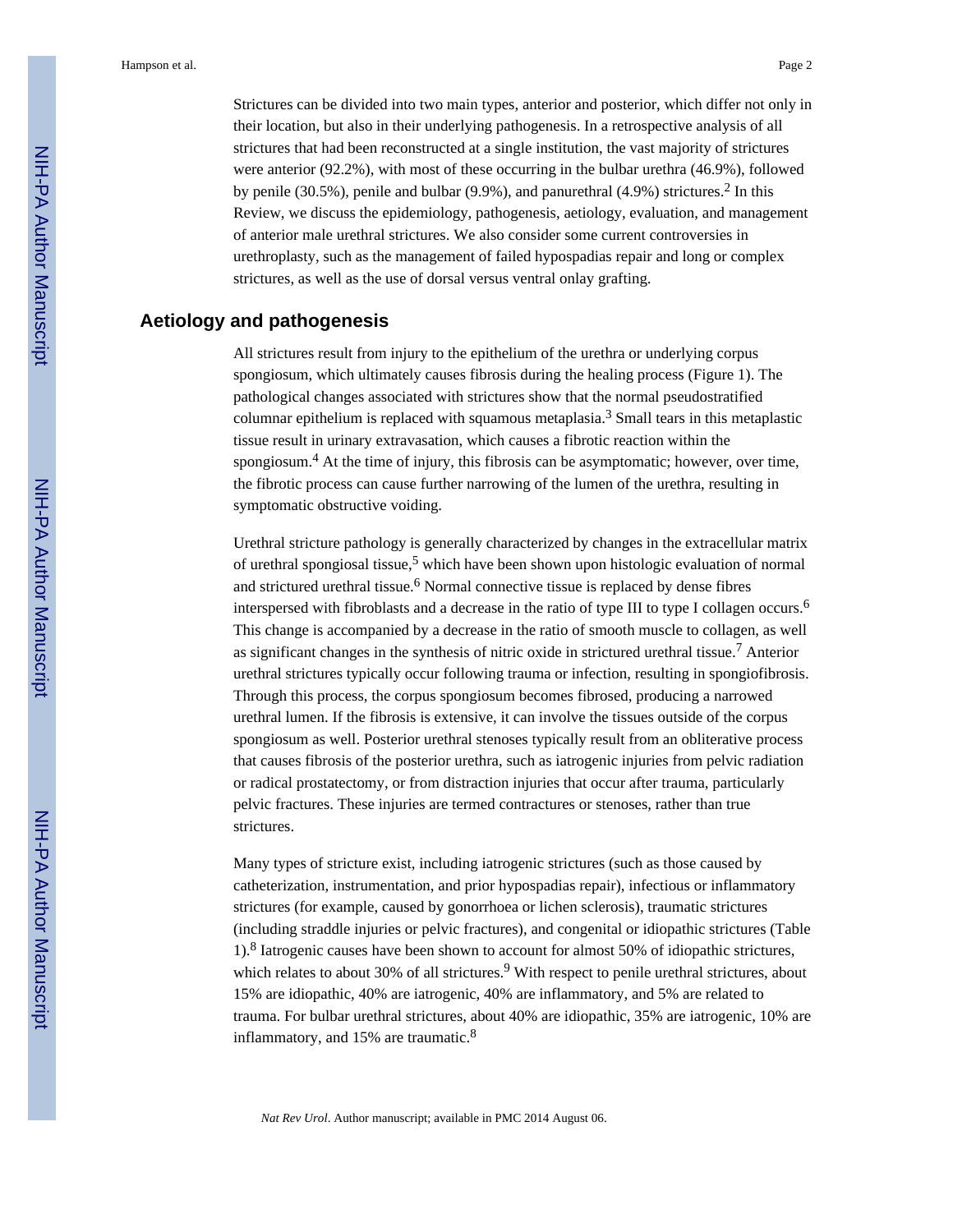#### **Diagnosis and evaluation**

Men with symptomatic stricture disease will typically present with obstructive voiding symptoms such as straining, incomplete emptying, and a weak stream; they might also have a history of recurrent UTI, prostatitis, epididymitis, haematuria, or bladder stones. On physical examination, it is necessary to palpate the anterior urethra to identify the depth and density of the scarred tissue. Often patients will have an obstructive voiding pattern on uroflowmetry studies and might also have a high postvoid residual volume suggestive of incomplete emptying. A urinalysis should be obtained in order to rule out infection.

Retrograde urethrography (RUG) and voiding cystourethrography (VCUG) are used to determine the location, length, and severity of the stricture. Typically, narrowing of the urethral lumen is evident at the site of the stricture, with dilation of the urethra proximal to the stricture. A cystoscopy can also be performed if the RUG and VCUG are inconclusive to give an idea as to the location of the stricture and the elasticity and appearance of the urethra. A cystoscopy can be performed either through the meatus (with a paediatric cystoscope or ureteroscope if necessary) or through a suprapubic cystostomy (with a flexible cystoscope) depending on the location and grade of stricture disease. Ultrasonography can be used as an adjunct to determine the length and degree of spongiofibrosis, and can influence the operative approach.<sup>10,11</sup> Ultrasonography can be performed either preoperatively or intraoperatively. One advantage of intraoperative ultrasonography is that it can be performed with hydrodistension once the patient is anaesthetized, enabling accurate evaluation of anterior strictures and avoiding an additional investigation during preoperative evaluation. This approach also assesses the stricture at the time of repair and, therefore, at the maximum severity of the stricture.

These imaging modalities are important, not only to determine the characteristics of the stricture itself, but also to evaluate the urethra both proximal and distal to the stricture and ensure that all diseased portions of the urethra are included in the repair (Figure 2). Patients should not have a urethral catheter or self-catheterize for at least 6 weeks before the procedure in order to allow maximum stricturing to take place before repair and ensure that the stricture is stable at the time of operative intervention. If necessary, a suprapubic cystostomy can be performed 6–12 weeks before the repair. This type of diversion can also be helpful in cases of retention or diversion of infected urine, especially with the presence of urethral abscesses or fistulas.

#### **Management**

#### **Urethral dilation**

Several methods for urethral dilation exist, including dilation with a balloon, filiform and followers, urethral sounds, or self-dilation with catheters. Overall, studies have shown no difference in recurrence rates following urethral dilation versus internal urethrotomy.<sup>12,13</sup> One prospective randomized controlled study of men with urethral stricture treated with filiform dilation or internal urethrotomy reported no significant difference in stricture-free rates at 3 years or in the median time to recurrence for these two approaches.<sup>14,15</sup> Rates of complications and failure at the time of the procedure do not differ significantly between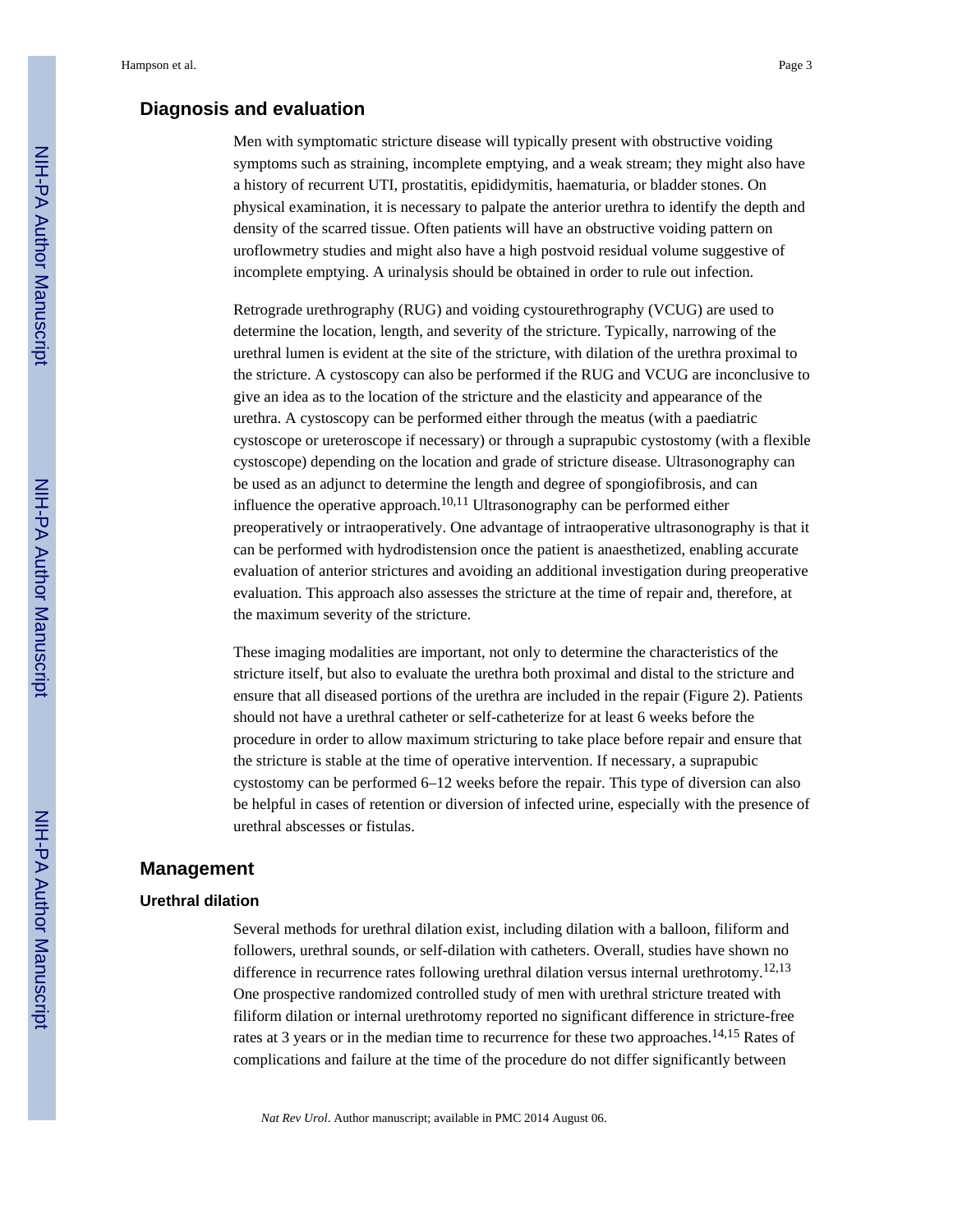#### **Internal urethrotomy**

Direct vision internal urethrotomy (DVIU) is performed by making a cold-knife transurethral incision to release scar tissue, allowing the tissue to heal by secondary intention at a larger calibre and thereby increasing the size of the urethral lumen. Many studies have evaluated the benefit of placing a urethral catheter after urethrotomy, although no consensus has been reached to date on whether to leave a catheter and, if so, for what duration.<sup>16–24</sup> Internal urethrotomy success rates vary widely, ranging from  $8-80\%$ , depending on patient selection, length of follow-up assessment, and methods of determining success and recurrence.<sup>14,18–22,25–29</sup> Overall long-term success rates are estimated to be just 20–30%.22,30

In general, recurrence is more likely with longer strictures; the risk of recurrence at 12 months is 40% for strictures shorter than 2 cm, 50% for strictures between 2–4 cm, and 80% for strictures longer than  $4 \text{ cm}$ .<sup>12</sup> For each additional 1 cm of stricture, the risk of recurrence has been shown to increase by 1.22 (95% CI 1.05–1.43).<sup>12</sup> Recurrence rates also vary according to stricture location; 58% of bulbar strictures will recur after urethrotomy, compared with 84% for penile strictures and 89% for membranous strictures.22 Risk of stricture recurrence is greatest at 6 months; however, if the stricture has not recurred by 1 year, the risk of recurrence is significantly decreased.12 Data from one study suggests if the stricture has not recurred within the first 3 months after a single dilation or urethrotomy, the stricture- free rate is 50–60% for up to 4 years of follow-up assessment.<sup>14</sup> Repeat urethrotomy is known to be associated with progressively worse outcomes; in one study, the stricture-free rate for a second procedure was found to be 30–50% at 2 years, 0–40% at 4 years, and 0% at 2 years following a third procedure.<sup>14,21,22,25,31</sup>

Overall, men with the highest success rates have strictures in the bulbar urethra that are primary strictures of <1.5 cm in length and are not associated with spongiofibrosis.21,22,31 Risk factors for recurrence include previous internal urethrotomy, strictures located within the penile or membranous urethra, strictures of >2 cm in length, multiple strictures, UTI at the time of procedure, and strictures associated with extensive periurethral spongiofibrosis.<sup>13,16,21,22,28,31,32</sup> These data can be used to help predict which patients might be good candidates for urethrotomy or dilation.

Some urologists have suggested that self- catheterization following urethrotomy might decrease recurrence rates, reporting delayed time to recurrence and decreased rates of recurrence with self-catheterization.33–36 However, other studies have shown that selfdilation does not decrease recurrence rates (as it is required on a long-term basis to prevent recurrence), and that self-dilation is associated with significant long-term complications and high dropout rates. $21,31$ 

The main complications following urethrotomy include recurrence, perineal haematoma, urethral haemorrhage, and extravastion of irrigation fluid into perispongiosal tissues. With deep incisions at the 10 o'clock and 2 o'clock positions, there is also a risk of entering the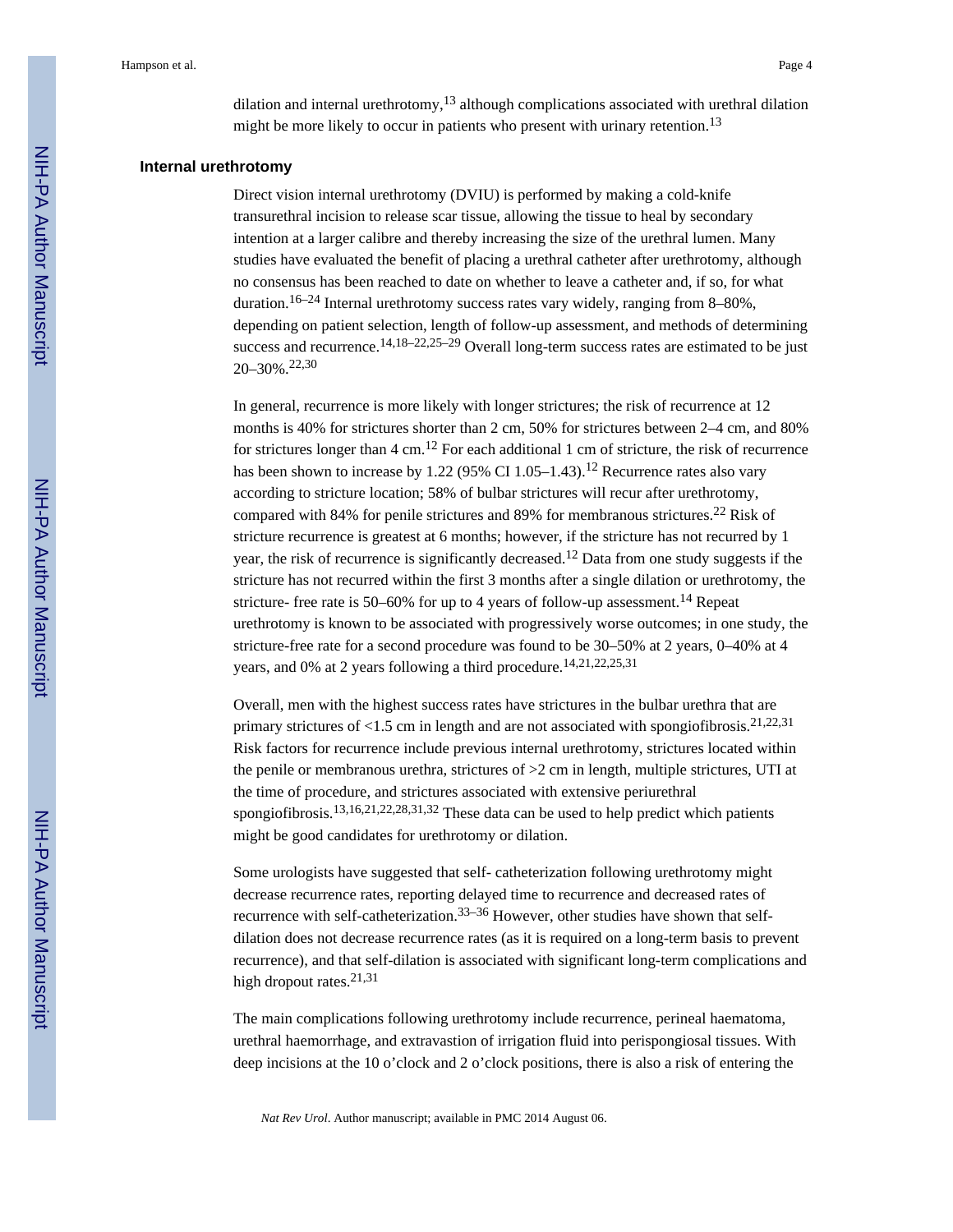corpus cavernosum and creating fistulas between the corpus spongiosum and cavernosa, leading to erectile dysfunction.<sup>21</sup> One meta-analysis of complications of cold-knife urethrotomy established an overall complication rate of 6.5%; the most common complications were erectile dysfunction (5%), urinary incontinence (4%), extravasation (3%), UTI (2%), haematuria (2%), epididymitis (0.5%), urinary retention (0.4%), and scrotal abscess  $(0.3\%)$ .<sup>37</sup> Of note, erectile dysfunction is particularly common in patients with long and dense strictures requiring extensive incision.<sup>38,39</sup> In general, complications associated with internal urethrotomy are more likely to occur in men with a positive urine culture, a history of urethral trauma, multiple stricture segments, and long ( $>2$  cm) strictures.<sup>13</sup>

**Injectable agents—**Some studies have evaluated the efficacy of agents injected into the scar tissue at the time of internal urethrotomy to decrease recurrence rates. Mitomycin C has shown promise when used for both anterior urethral strictures and incision of bladder neck contractures.40,41 Studies evaluating the use of triamcinolone injection have shown a significant decrease in both time to recurrence and recurrence rate at 12 months without any significant increase in rates of perioperative complications.<sup>42,43</sup>

**Laser urethrotomy—**In addition to cold-knife internal urethrotomy, studies have evaluated the use of lasers for urethrotomy.<sup>37,44–54</sup> Many types of lasers have been utilized, including carbon dioxide, argon, potassium titanyl phosphate (KTP), neodymium- doped yttrium aluminium garnet (Nd:Yag), holmium:Yag, and excimer lasers. These lasers each use different technologies and offer differing depths of tissue penetration. As such, lasers pose distinctive risks depending on their mechanism of action, such as carbon dioxide embolus with the use of a gas cystoscope for the carbon dioxide laser, and peripheral tissue injury due to thermal necrosis with the use of the argon and Nd:Yag lasers. Overall, data seem to show equivalence in terms of both complication and success rates for these different lasers.<sup>37</sup> Currently, there is no clear consensus on which laser or technique is best to use, but a survey conducted in 2011 showed that nearly 20% of urologists reported using laser urethrotomy to manage anterior urethral strictures.<sup>55</sup>

A meta-analysis of complications associated with laser urethrotomy reported an overall complication rate of 12%, which compares unfavourably to the 6.5% incidence reported for cold-knife urethrotomy.37 Common complications included UTI (11% incidence), urinary retention (9% incidence), haematuria (5% incidence), dysuria (5% incidence), urinary extravasation (3% incidence), UTI (3% incidence), urinary incontinence (2% incidence), and urinary fistula (1.5% incidence).

**Urethral stents—**The use of urethral stents following dilation or internal urethrotomy has also been explored. Temporary stents such as the Spanner® stent (SRS Medical, USA) require exchange every 3–12 months depending on the type of stent, and are more suitable for men with posterior urethral obstruction.<sup>56</sup> Permanent stents, such as the Urolume<sup>®</sup> (Endo Health Solutions, USA) and Memotherm® (Bard, Germany) stent, are placed into the bulbar urethra and incorporated into the wall of the urethra.<sup>57–59</sup> However, use of these stents has been largely abandoned and, in some countries, these stents have been removed from the market because of limited use and high rates of complications such as perineal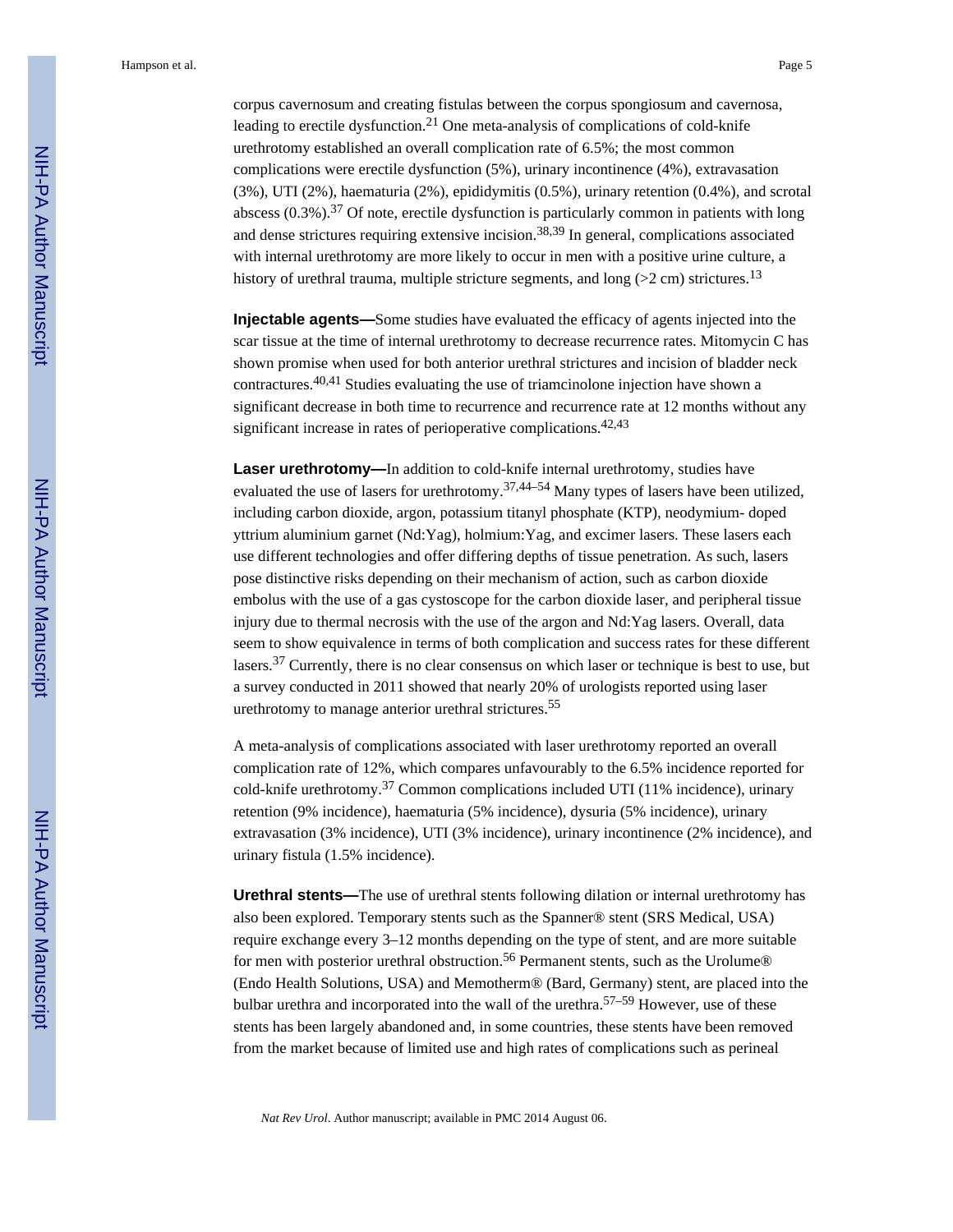pain, stent migration, stent obstruction (owing to tissue hyperplasia or stone encrustation), incontinence, and infection.21,60–63

#### **Urethroplasty**

Many studies have sought to determine the effectiveness of internal urethrotomy compared with open reconstructive urethroplasty. Although none of these studies have been true randomized controlled trials, they suggest that long-term success rates are much higher for urethroplasty (85–90%) than for urethrotomy (20–30%).15,21 In fact, available data suggest that urethroplasty is the most effective method for definitive correction of urethral stricture disease and this approach is generally considered to be the gold-standard treatment.<sup>8,15,64</sup>

In an era when health-care costs are heavily scrutinized, several studies have also examined the costs associated with different methods of treatment and have reported different results. Two studies have shown that the most cost-effective method is a first attempt at internal urethrotomy followed by urethroplasty for recurrence.<sup>29,65</sup> However, another group showed that immediate urethroplasty became more cost-effective when the predicted success rate of the internal urethrotomy was <35%, suggesting that men who are predicted to have recurrence after internal urethrotomy should be offered immediate urethroplasty instead.<sup>65</sup> To that end, another group found that immediate urethroplasty as a first procedure is the most cost-effective method.<sup>66</sup>

One question that has been raised is whether a prior internal urethrotomy makes urethroplasty more difficult, thereby decreasing urethroplasty success rates. In one retrospective study of men with bulbar urethral strictures, researchers found that success rates were equivalent in individuals undergoing primary (immediate) and secondary (following failed urethrotomy) urethroplasties.<sup>67</sup> Risk factors associated with failure included incomplete excision of scar tissue, anastomotic tension, and the presence of lichen sclerosis.<sup>68,69</sup> The majority of the data show that prior urethral intervention does not affect the likelihood of success and that, even with prior radiation, success rates of up to 90% can be achieved.<sup>69–72</sup> Studies have also shown excellent success rates for redo urethroplasty (78% in one large series).73 Predictors of failure following repeat urethroplasty include a history of hypospadias repair, lichen sclerosis, and a history of two or more failed prior urethroplasties.<sup>74</sup>

Several techniques have been used for urethroplasty, including excision and primary reanastomosis, onlay grafting, and the use of flaps. Both short-term and long-term success rates are highest for anastomotic urethroplasties, with 15-year recurrence and complication rates of 14% and 7%, respectively, in one series, and 5–10% recurrence rates in another series.<sup>75</sup> One review found equivalent success rates for free grafts (84.3%) and flaps  $(85.9\%)$ .<sup>76–78</sup> Other groups have suggested that the use of flaps is superior to grafts for men with a history of prior surgery or radiation, as these prior interventions can affect graft take.<sup>79</sup>

**End-to-end anastomotic urethroplasty—**An end-to-end anastomotic repair technique has traditionally been used for bulbar strictures that are  $\langle 2 \text{ cm} \rangle$  in length.<sup>64</sup> Anastomotic urethroplasty scores highly for both objective and patient-centred subjective criteria, with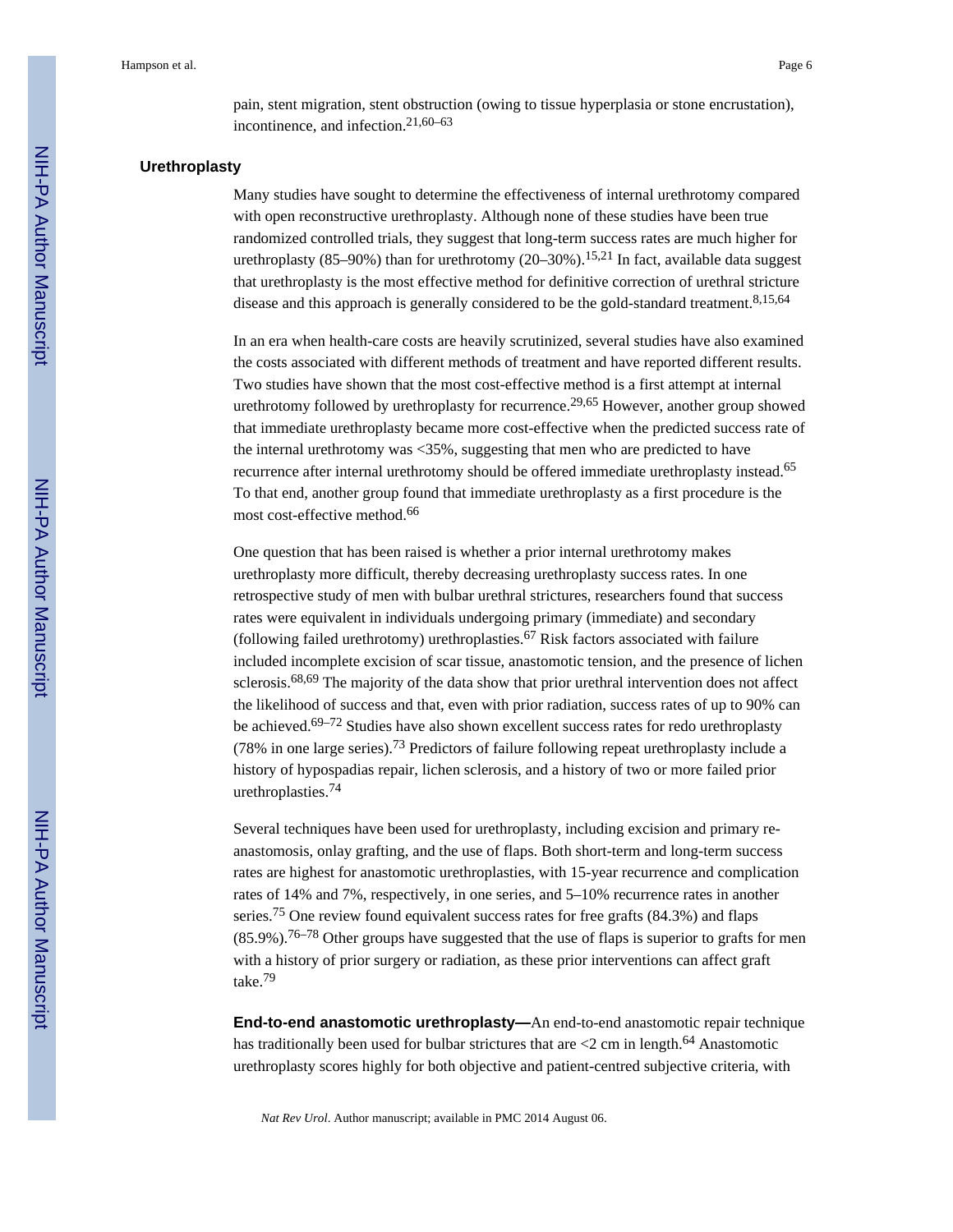most studies reporting success rates of between 90–95%.70,77,78 Recurrent strictures in men who have undergone urethroplasty are generally treated with direct vision internal urethrotomy alone, resulting in good long-term success rates. $80$  Additionally, some clinicians have suggested that younger men might have better tissue compliance, increasing the chances of successful excision and primary re-anastomosis for fairly long strictures. $81$ 

**Onlay free graft—**Substitution or graft urethroplasties are traditionally used for strictures longer than 2 cm for which an anasto-motic urethroplasty is not feasible owing to anastamotic tension. Historically, preputial skin grafts were the mainstay of grafting material until oral mucosal grafts became popularized in the early  $1990s$ .<sup>82–84</sup> However, the principle of grafting has remained the same since the beginning, namely that the local tissue must have a healthy blood supply to support the graft. One-stage grafting urethroplasty utilizes the vascularity of spongiosal tissue ventrally or corpora cavernosa dorsally to support the free graft. Overall success rates for onlay grafting approach 90%, depending on the location of the onlay graft. Success rates for penile strictures range from 75–90%, depending on the length of the stricture and whether a one-stage or two-stage procedure is performed, whereas success rates for bulbar onlay repair are consistently around 88%.<sup>85</sup> Several types of tissue can be used as onlay grafts, including full- thickness and partial- thickness skin grafts, bladder urothelial grafts, oral mucosal (buccal or lingual) grafts, and rectal mucosal grafts. Oral grafts have become the most common graft type, owing to their short harvest time, hairlessness, low morbidity, durability, and excellent success rates.  $86-90$  One retrospective study of one-stage bulbar urethroplasty reported higher success rates with oral mucosal grafts than with penile skin grafts.<sup>91</sup>

One controversy in this field relates to whether the free graft should be placed on the ventral or the dorsal surface of the urethra.89,92 Some practitioners favour dorsal placement of grafts throughout the bulbar urethra, whereas others only use dorsal placement in the distal or midbulbar urethra, preferring to place ventral grafts proximally where the corpus spongiosum is thickest. Proponents for ventral grafting argue that the technique is technically easier and requires less dissection and mobilization of the urethra than dorsal grafting.<sup>93,94</sup> Proponents of dorsal grafting, on the other hand, argue that the corpus spongiosum provides greater mechanical support for dorsal onlay and, therefore, a reduced risk of diverticula formation, as well as offering a larger calibre of reconstructed urethra and the opportunity for neovascularization.95 Several studies have shown similar success rates for dorsal and ventral onlay grafting,93,94,96–103 ranging from 84–100%.68,104–106

**Pedicled flap—**In 1968, Orandi presented his experience of using an inversion skin graft to carry out a one-stage urethroplasty at the British Association of Urological Surgeons meeting.<sup>107</sup> Over a decade later, Quartey published his experience of using distal penile or preputial skin as vascularized island flaps in urethral reconstruction.<sup>108,109</sup> In 1993, McAninch described a modified technique utilizing a circular fasciocutaneous flap from the distal penile skin.<sup>110,111</sup> Similar to skin flaps described previously, this technique relies on the blood supply from Buck's fascia and can be used along the entire penile and bulbar urethra. In addition, it can be used in circumcised men who do not have preputial skin for repair.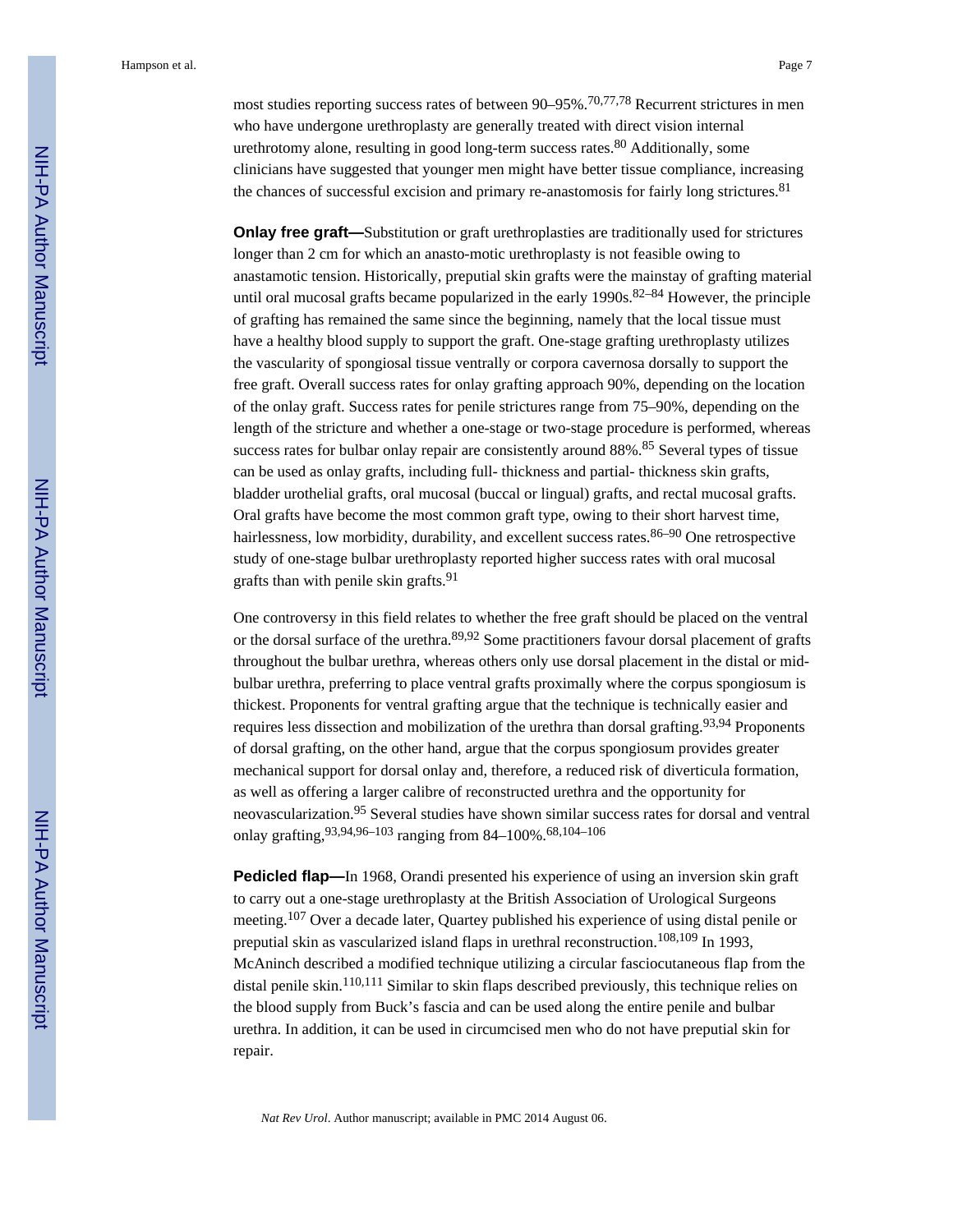It should be noted that, in general, the use of skin flaps for urethral reconstruction is more technically challenging than substitution urethral surgery. For men with an average stricture length of 9 cm, the initial overall success rate of fasciocutaneous flap reconstruction was 79% in one study, with recurrent stricture noted in 13% of onlay grafts and 58% of tubularized repairs.<sup>112</sup> The overall long-term success rate, including repeat urethroplasty or urethrotomy, has been reported to be  $85-95\%$ .<sup>112,113</sup> Most studies show that free-grafts and pedicled skin-flap reconstructions have equivalent success rates in experienced hands.<sup>76,114</sup>

**Urethroplasty complications—**Complications are rare, but include erectile and ejaculatory dysfunction, chordee, wound infections, UTIs, fistula development, neuropraxia, and incontinence. Given the dissection required by urethroplasty that inevitably injures corporal blood supply and innervation, it is unsurprising that one of the main complications is short-term erectile dysfunction. Erectile function has been shown to decrease at 3 months postoperatively but generally returns by 6 months. One year after surgical reconstruction, many studies have shown no significant difference in erectile function compared with preoperative function.115,116 In fact, some studies have shown improvement in ejaculation following urethroplasty.115–117 Data suggest that the risk of *de novo* dysfunction is very low, with an incidence of just 1%.<sup>118</sup> Risk factors for the development of erectile dysfunction after repair include posterior urethral stenoses and an end-to-end anastomosis.<sup>116</sup>

### **Management of complex urethral strictures**

#### **Hypospadias failures**

Adults who develop strictures after hypospadias repair as a child pose particular problems for stricture repair.<sup>119,120</sup> Repairs on these individuals are difficult because of scarring, immobility, inflammation, poor blood supply, and penile and urethral shortening from prior surgery. Nearly 15% of men treated for urethral strictures and over 50% of those treated for penile urethral stricture have a history of failed hypospadias repair.<sup>121</sup> Studies evaluating reconstruction for failed hypospadias have shown success rates ranging from 75–  $88\%$ .<sup>121–123</sup> One group performed a retrospective review of urethroplasties performed on adult hypospadiacs, finding that the initial success rate for treatment was 50%; with additional procedures, this success rate ultimately increased to  $76\%$ .<sup>123</sup> Another retrospective chart analysis of men from two tertiary centres in Europe reported an ultimate success rate of 88%, with a median of five surgical operations required to achieve this final outcome.121 Given the complexity of these repairs, one group produced an algorithm based on their own clinical experience to guide surgical management of these men (Figure 3).<sup>123</sup> It is important to also note that urethral strictures are not the only complications faced by this population; chordee, fistulae, obstruction, recurrent hypospadias, and diverticulum are also common.<sup>124</sup>

#### **Long complex strictures**

For men with lichen sclerosis or long ( $>4$  cm in length) complex strictures, or those who have failed prior urethroplasty, a two-stage repair with the use of an onlay graft might result in better success rates owing to higher failure rates with one-stage repair in these men.<sup>125</sup> In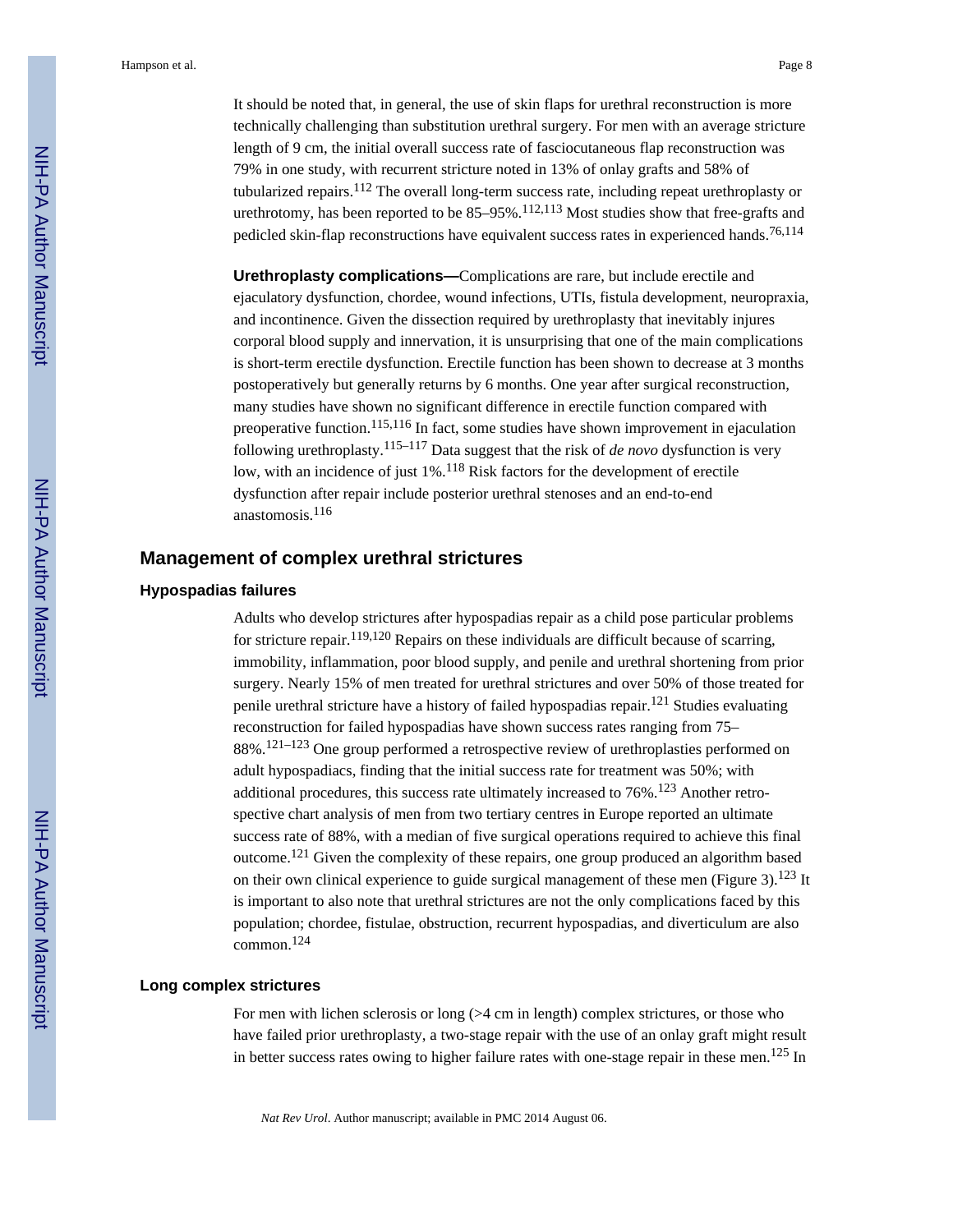the first stage, an onlay graft is placed on the urethra and, if needed, the patient can undergo a temporary perineal urethrostomy before completion of the second-stage tubularization. Strictures that are associated with local tissue adversity—for example, in men with a prior history of fistula, abscess, radiation, or malignancy—are also more likely to be successfully repaired using a two-stage repair.85,126,127

#### **Posterior urethral stenosis**

Posterior urethral stenoses are usually the result of pelvic fracture injury and can also be challenging to manage. On account of their location in the posterior urethra, extensive discussion is beyond the scope of this Review. In general, these stenoses can be difficult to manage because of inflammation and scarring caused by previous trauma, and repair can sometimes require corporal splitting, partial pubectomy, and a combined transabdominal approach.79 One retrospective study found that 35% of men undergoing posterior urethroplasty had undergone a prior failed repair, 22% required partial pubectomy, and 4% required a combined abdominal–perineal approach.70 Ultimately, these repairs all had good outcomes, with 42% requiring a single urethrotomy, resulting in an overall success rate of 93% (including a single DVIU).<sup>70</sup>

## **Conclusions**

Urethral stricture disease is common and accounts for substantial morbidity and cost to the medical system. Diagnosis and planned repair of strictures involves the use of imaging modalities such as retrograde urethrography. Several methods are available for managing strictures, including urethral dilation, internal urethrotomy, and urethroplasty. Urethral dilation and urethrotomy seem to have equivalent success rates, which are substantially lower than the long-term success rates reported for definitive surgical repair with urethroplasty. Cost-effectiveness analysis supports the early use of urethroplasty (after one failed internal urethrotomy), given that the failure rate of urethrotomy increases substantially with repeated procedures. Urethral reconstruction can be accomplished using a variety of techniques, namely anastomotic, flap, and graft repairs. Choice of technique should be based on the length, location, and character of the stricture in order to achieve optimal success. Controversies still remain regarding the relative efficacies of these techniques and the management of complex strictures; further work is needed to address these issues.

#### **References**

- 1. Santucci RA, Joyce GF, Wise M. Male urethral stricture disease. J. Urol. 2007; 177:1667–1674. [PubMed: 17437780]
- 2. Palminteri E, et al. Contemporary urethral stricture characteristics in the developed world. Urology. 2013; 81:191–197. [PubMed: 23153951]
- 3. Chambers RM, Baitera B. The anatomy of the urethral stricture. Br. J. Urol. 1977; 49:545–551. [PubMed: 588963]
- 4. Singh M, Blandy JP. The pathology of urethral stricture. J. Urol. 1976; 115:673–676. [PubMed: 781310]
- 5. Cavalcanti A, Costa WS, Baskin LS, McAninch JA, Sampaio FJB. A morphometric analysis of bulbar urethral strictures. BJU Int. 2007; 100:397–402. [PubMed: 17617144]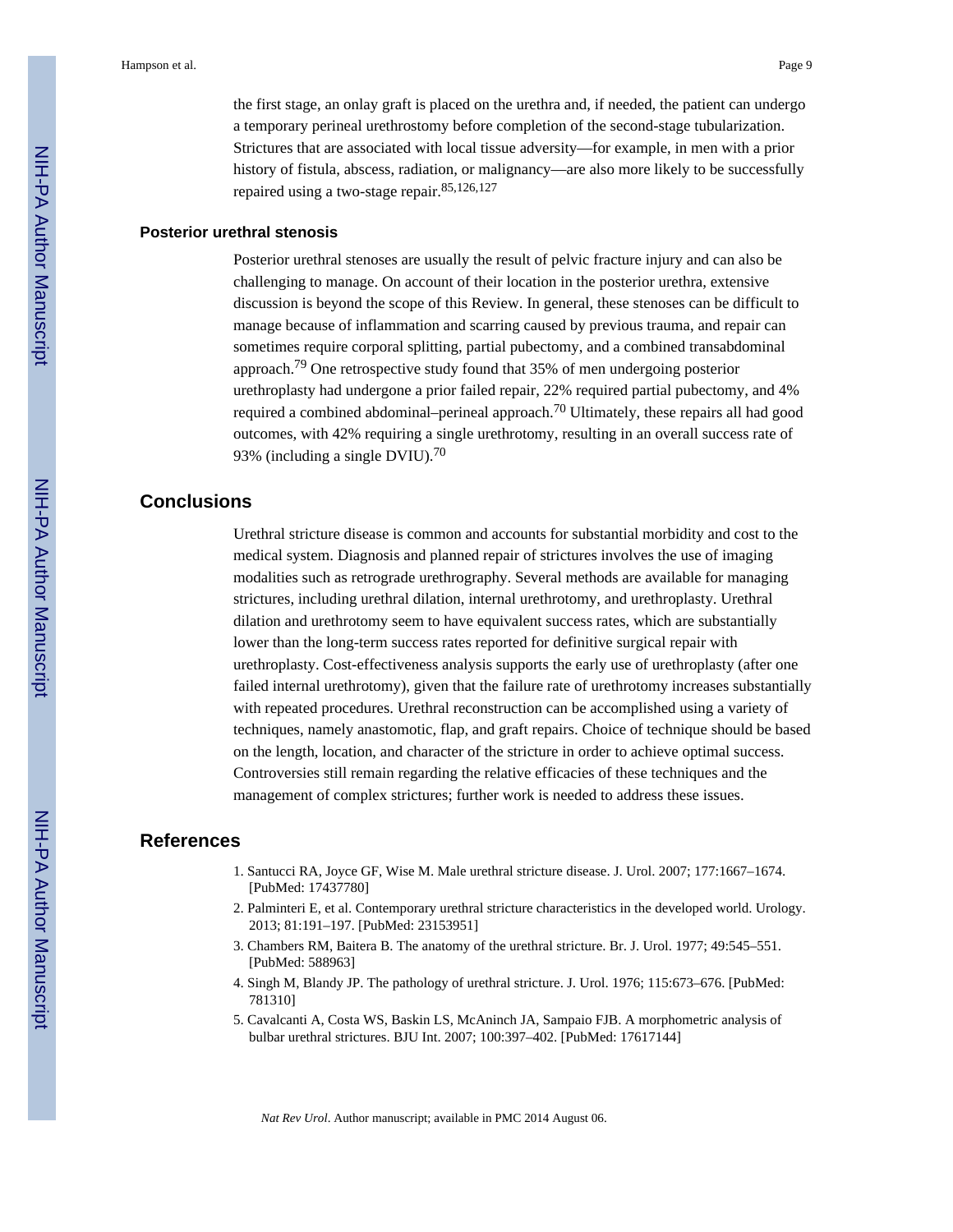- 6. Baskin LS, et al. Biochemical characterization and quantitation of the collagenous components of urethral stricture tissue. J. Urol. 1993; 150:642–647. [PubMed: 8326613]
- 7. Cavalcanti A, Yucel S, Deng DY, McAninch JW, Baskin LS. The distribution of neuronal and inducible nitric oxide synthase in urethral stricture formation. J. Urol. 2004; 171:1943–1947. [PubMed: 15076317]
- 8. Mundy AR, Andrich DE. Urethral strictures. BJU Int. 2011; 107:6–26. [PubMed: 21176068]
- 9. Lumen N, et al. Etiology of urethral stricture disease in the 21st century. J. Urol. 2009; 182:983– 987. [PubMed: 19616805]
- 10. Buckley JC, Wu AK, McAninch JW. Impact of urethral ultrasonography on decision-making in anterior urethroplasty. BJU Int. 2012; 109:438–442. [PubMed: 21615851]
- 11. McAninch JW, Laing FC, Jeffrey RB. Sonourethrography in the evaluation of urethral strictures: a preliminary report. J. Urol. 1988; 139:294–297. [PubMed: 3276926]
- 12. Steenkamp JW, Heyns CF, De Kock M. Internal urethrotomy versus dilation as treatment for male urethral strictures: a prospective, randomized comparison. J. Urol. 1997; 157:98–101. [PubMed: 8976225]
- 13. Steenkamp JW, Heyns CF, De Kock M. Outpatient treatment for male urethral strictures dilatation versus internal urethrotomy. S. Afr. J. Surg. 1997; 35:125–130. [PubMed: 9429329]
- 14. Heyns CF, Steenkamp JW, de Kock ML, Whitaker P. Treatment of male urethral strictures: is repeated dilation or internal urethrotomy useful? J. Urol. 1998; 160:356–358. [PubMed: 9679876]
- 15. Wong SSW, Narahari R, O'Riordan A, Pickard R. Simple urethral dilatation, endoscopic urethrotomy, and urethroplasty for urethral stricture disease in adult men. Cochrane Database of Systematic Reviews. 2010:CD006934. Issue 1. Art. No. [PubMed: 20393952]
- 16. Albers P, Fichtner J, Bruhl P, Muller SC. Long-term results of internal urethrotomy. J. Urol. 1996; 156:1611–1614. [PubMed: 8863550]
- 17. Carlton FE, Scardino PL, Quattlebaum RB. Treatment of urethral strictures with internal urethrotomy and 6 weeks of silastic catheter drainage. J. Urol. 1974; 111:191–193. [PubMed: 4810763]
- 18. Sachse H. [Cystoscopic transurethral incision of urethral stricture with a sharp instrument (author's transl)]. MMW Munch Med. Wochenschr. 1974; 116:2147–2150. [PubMed: 4216836]
- 19. Lipsky H, Hubmer G. Direct vision urethrotomy in the management of urethral strictures. Br. J. Urol. 1977; 49:725–728. [PubMed: 563755]
- 20. Iversen Hansen R, Guldberg O, Møller I. Internal urethrotomy with the Sachse urethrotome. Scand. J. Urol. Nephrol. 1981; 15:189–191. [PubMed: 7323736]
- 21. Naudé AM, Heyns CF. What is the place of internal urethrotomy in the treatment of urethral stricture disease? Nat. Clin. Pract. Urol. 2005; 2:538–545. [PubMed: 16474597]
- 22. Pansadoro V, Emiliozzi P. Internal urethrotomy in the management of anterior urethral strictures: long-term followup. J. Urol. 1996; 156:73–75. [PubMed: 8648841]
- 23. Hjortrup A, Sørensen C, Sanders S, Moesgaard F, Kirkegaard P. Strictures of the male urethra treated by the Otis method. J. Urol. 1983; 130:903–904. [PubMed: 6632096]
- 24. Desmond AD, Evans CM, Jameson RM, Woolfenden KA, Gibbon NO. Critical evaluation of direct vision urethrotomy by urine flow measurement. Br. J. Urol. 1981; 53:630–633. [PubMed: 7317754]
- 25. Santucci R, Eisenberg L. Urethrotomy has a much lower success rate than previously reported. J. Urol. 2010; 183:1859–1862. [PubMed: 20303110]
- 26. Boccon Gibod L, Le Portz B. Endoscopic urethrotomy: does it live up to its promises? J. Urol. 1982; 127:433–435. [PubMed: 7062412]
- 27. Giannakopoulos X, Grammeniatis E, Gartzios A, Tsoumanis P, Kammenos A. Sachse urethrotomy versus endoscopic urethrotomy plus transurethral resection of the fibrous callus (Guillemin's technique) in the treatment of urethral stricture. Urology. 1997; 49:243–247. [PubMed: 9037288]
- 28. Pain JA, Collier DG. Factors influencing recurrence of urethral strictures after endoscopic urethrotomy: the role of infection and peri-operative antibiotics. Br. J. Urol. 1984; 56:217–219. [PubMed: 6498441]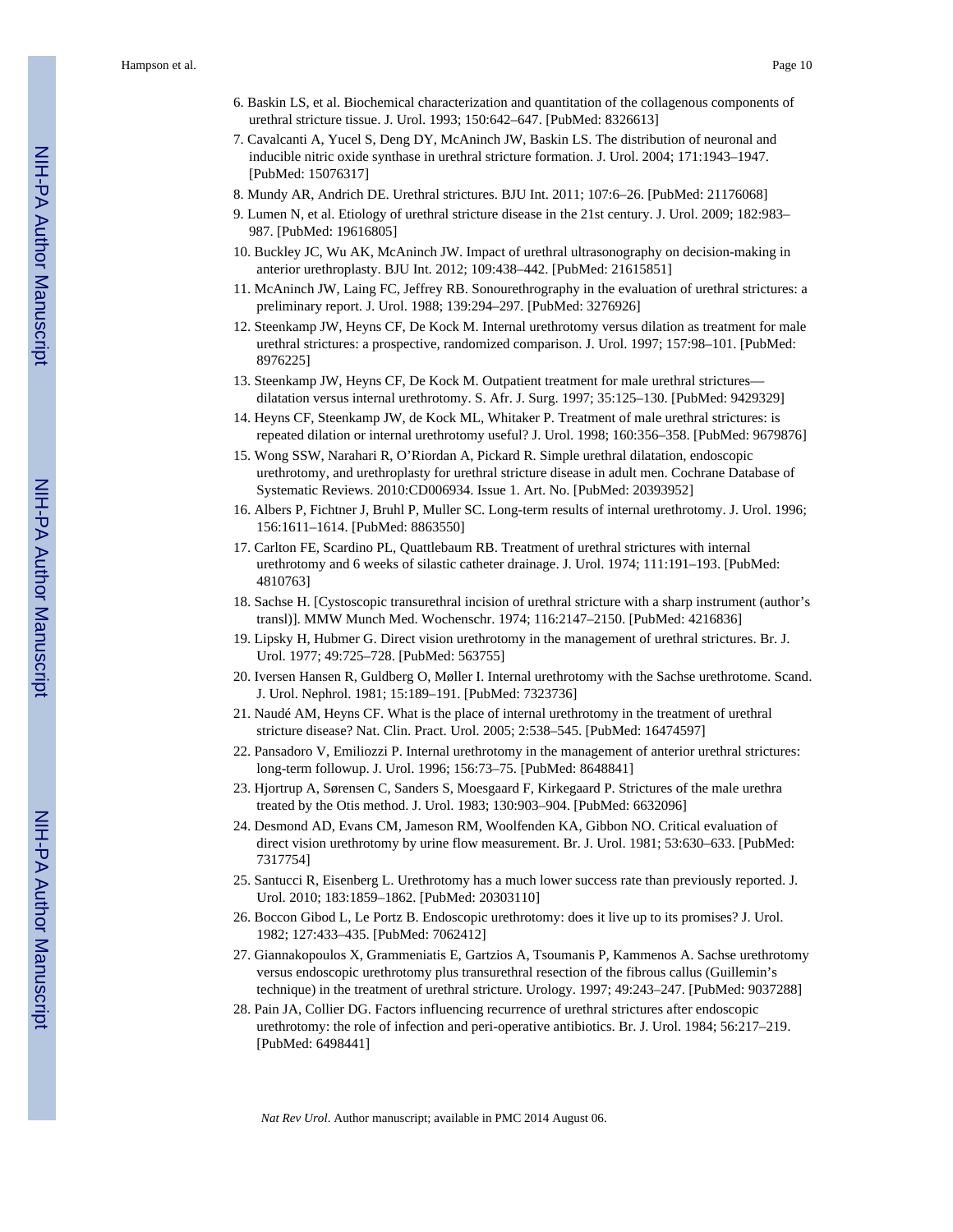- 29. Greenwell TJ, et al. Repeat urethrotomy and dilation for the treatment of urethral stricture are neither clinically effective nor cost-effective. J. Urol. 2004; 172:275–277. [PubMed: 15201793]
- 30. Santucci, RA.; McAninch, JW. Actuarial success rate of open urethral stricture repair in 369 patient open repairs, compared to 210 DIV or dilation; Presented at the 2001 AUA meeting;
- 31. Dubey D. The current role of direct vision internal urethrotomy and self-catheterization for anterior urethral strictures. Indian J. Urol. 2011; 27:392. [PubMed: 22022065]
- 32. Stone AR, et al. Optical urethrotomy—a 3-year experience. Br. J. Urol. 1983; 55:701–704. [PubMed: 6652442]
- 33. Tunc M, et al. A prospective, randomized protocol to examine the efficacy of postinternal urethrotomy dilations for recurrent bulbomembranous urethral strictures. Urology. 2002; 60:239– 244. [PubMed: 12137819]
- 34. Lauritzen M, et al. Intermittent self-dilatation after internal urethrotomy for primary urethral strictures: a case-control study. Scand. J. Urol. Nephrol. 2009; 43:220–225. [PubMed: 19353382]
- 35. Kjaergaard B, et al. Prevention of urethral stricture recurrence using clean intermittent selfcatheterization. Br. J. Urol. 1994; 73:692–695. [PubMed: 8032838]
- 36. Roosen JU. Self-catheterization after urethrotomy. Urol. Int. 1993; 50:90–92. [PubMed: 8460455]
- 37. Jin T, Li H, Jiang L-H, Wang L, Wang K-J. Safety and efficacy of laser and cold knife urethrotomy for urethral stricture. Chin. Med. J. 2010; 123:1589–1595. [PubMed: 20819517]
- 38. McDermott DW, Bates RJ, Heney NM, Althausen A. Erectile impotence as complication of direct vision cold knife urethrotomy. Urology. 1981; 18:467–469. [PubMed: 7314336]
- 39. Graversen PH, Rosenkilde P, Colstrup H. Erectile dysfunction following direct vision internal urethrotomy. Scand. J. Urol. Nephrol. 1991; 25:175–178. [PubMed: 1947846]
- 40. Vanni AJ, Zinman LN, Buckley JC. Radial urethrotomy and intralesional mitomycin c for the management of recurrent bladder neck contractures. J. Urol. 2011; 186:156–160. [PubMed: 21575962]
- 41. Mazdak H, Meshki I, Ghassami F. Effect of mitomycin C on anterior urethral stricture recurrence after internal urethrotomy. Eur. Urol. 2007; 51:1089–1092. [PubMed: 17157434]
- 42. Tavakkoli Tabassi K, Yarmohamadi A, Mohammadi S. Triamcinolone injection following internal urethrotomy for treatment of urethral stricture. Urol. J. 2011; 8:132–136. [PubMed: 21656472]
- 43. Mazdak H, et al. Internal urethrotomy and intraurethral submucosal injection of triamcinolone in short bulbar urethral strictures. Int. Urol. Nephrol. 2010; 42:565–568. [PubMed: 19949861]
- 44. Dutkiewicz SA, Wroblewski M. Comparison of treatment results between holmium laser endourethrotomy and optical internal urethrotomy for urethral stricture. Int. Urol. Nephrol. 2012; 44:717–724. [PubMed: 22127409]
- 45. Atak M, et al. Low-power holmium:YAG laser urethrotomy for urethral stricture disease: comparison of outcomes with the cold-knife technique. Kaohsiung J. Med. Sci. 2011; 27:503–507. [PubMed: 22005159]
- 46. Hussain M, Lal M, Askari SH, Hashmi A, Rizvi SAH. Holmium laser urethrotomy for treatment of traumatic stricture urethra: a review of 78 patients. J. Pak. Med. Assoc. 2010; 60:829–832. [PubMed: 21381613]
- 47. Vicente J, Salvador J, Caffaratti J. Endoscopic urethrotomy versus urethrotomy plus Nd-YAG laser in the treatment of urethral stricture. Eur. Urol. 1990; 18:166–168. [PubMed: 2261927]
- 48. Wang L, Wang Z, Yang B, Yang Q, Sun Y. Thulium laser urethrotomy for urethral stricture: A preliminary report. Lasers Surg. Med. 2010; 42:620–623. [PubMed: 20806387]
- 49. Jabłonowski Z, Ke¸dzierski R, Mie¸ kos E, Sosnowski M. Comparison of neodymium-doped yttrium aluminium garnet laser treatment with cold knife endoscopic incision of urethral strictures in male patients. Photomed. Laser Surg. 2010; 28:239–244. [PubMed: 20201661]
- 50. Kamp S, et al. Low-power holmium:YAG laser urethrotomy for treatment of urethral strictures: functional outcome and quality of life. J. Endourol. 2006; 20:38–41. [PubMed: 16426131]
- 51. Hossain AZ, Khan SA, Hossain S, Salam MA. Holmium laser urethrotomy for urethral stricture. Bangladesh Med. Res. Counc. Bull. 2004; 30:78–80. [PubMed: 15813486]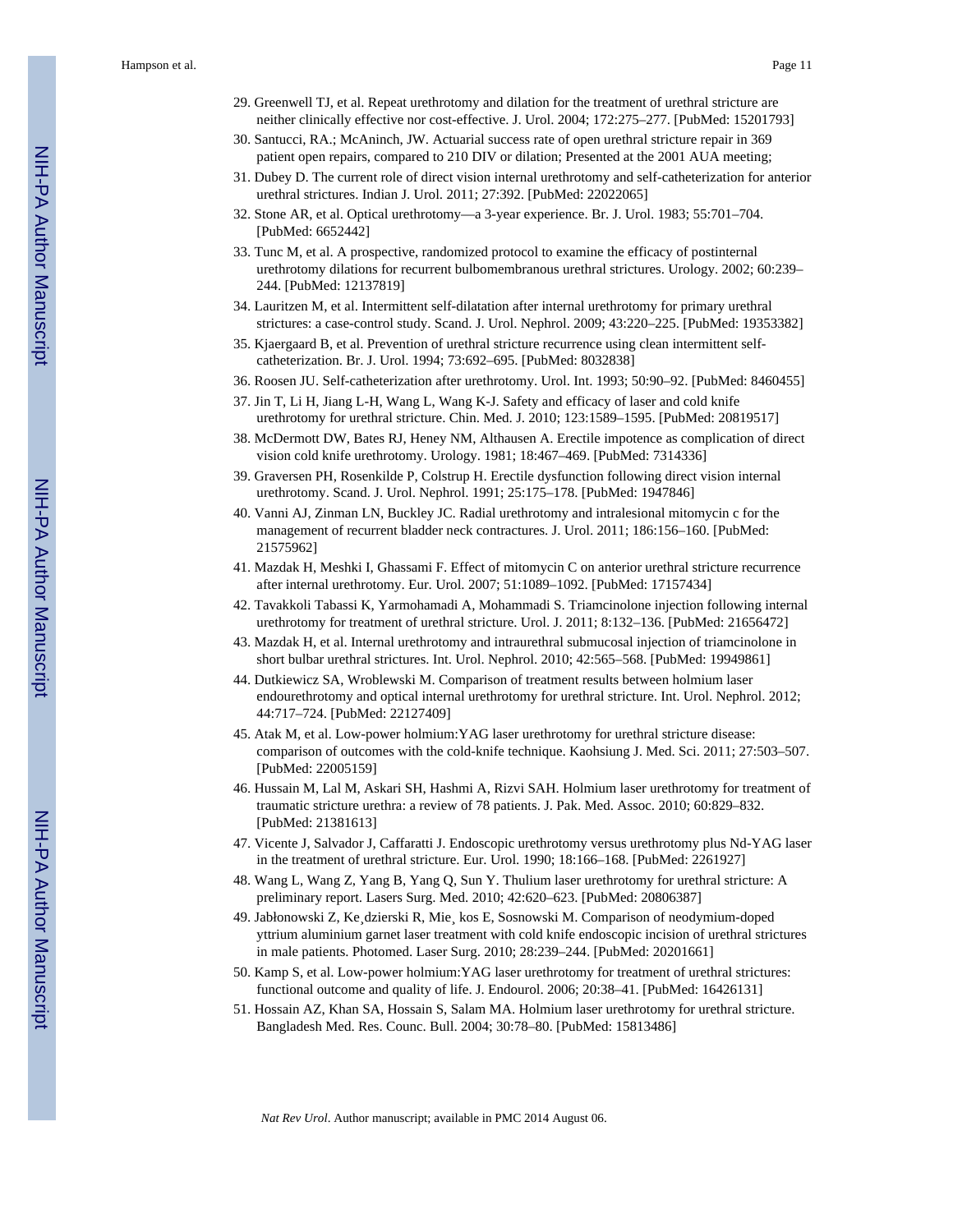- 52. Becker HC, Miller J, Nöske HD, Klask JP, Weidner W. Transurethral laser urethrotomy with argon laser: experience with 900 urethrotomies in 450 patients from 1978 to 1993. Urol. Int. 1995; 55:150–153. [PubMed: 8540160]
- 53. Turek PJ, Malloy TR, Cendron M, Carpiniello VL, Wein AJ. KTP-532 laser ablation of urethral strictures. Urology. 1992; 40:330–334. [PubMed: 1413350]
- 54. Bloiso G, Warner R, Cohen M. Treatment of urethral diseases with neodymium:Yag laser. Urology. 1988; 32:106–110. [PubMed: 3400132]
- 55. Ferguson GG, Bullock TL, Anderson RE, Blalock RE, Brandes SB. Minimally invasive methods for bulbar urethral strictures: a survey of members of the American Urological Association. Urology. 2011; 78:701–706. [PubMed: 21762965]
- 56. McKenzie P, Badlani G. Critical appraisal of the Spanner™ prostatic stent in the treatment of prostatic obstruction. Med. Devices (Auckl.). 2011; 4:27–33. [PubMed: 22915927]
- 57. Milroy E, Allen A. Long-term results of urolume urethral stent for recurrent urethral strictures. J. Urol. 1996; 155:904–908. [PubMed: 8583603]
- 58. Sertcelik MN, Bozkurt IH, Yalcinkaya F, Zengin K. Long-term results of permanent urethral stent Memotherm implantation in the management of recurrent bulbar urethral stenosis. BJU Int. 2011; 108:1839–1842. [PubMed: 21756278]
- 59. Sertcelik N, Sagnak L, Imamoglu A, Temel M, Tuygun C. The use of self-expanding metallic urethral stents in the treatment of recurrent bulbar urethral strictures: long-term results. BJU Int. 2001; 86:686–689. [PubMed: 11069377]
- 60. Hsiao KC, et al. Direct vision internal urethrotomy for the treatment of paediatric urethral strictures: analysis of 50 patients. J. Urol. 2003; 170:952–955. [PubMed: 12913749]
- 61. Choi EK, et al. Management of recurrent urethral strictures with covered retrievable expandable nitinol stents: long-term results. AJR Am. J. Roentgenol. 2007; 189:1517–1522. [PubMed: 18029894]
- 62. Hussain M, Greenwell TJ, Shah J, Mundy A. Long-term results of a self-expanding wallstent in the treatment of urethral stricture. BJU Int. 2004; 94:1037–1039. [PubMed: 15541123]
- 63. De Vocht TF, Van Venrooij GEPM, Boon TA. Self-expanding stent insertion for urethral strictures: a 10-year follow-up. BJU Int. 2003; 91:627–630. [PubMed: 12699473]
- 64. Jordan, GH.; McCammon, KA. Surgery of the Penis and Urethra. Vol. Vol. 1. Oxford: Elsevier Saunders; 2012. p. 956-1000.
- 65. Wright JL, Wessells H, Nathens AB, Hollingworth W. What is the most cost-effective treatment for 1 to 2-cm bulbar urethral strictures: Societal approach using decision analysis. Urology. 2006; 67:889–893. [PubMed: 16698347]
- 66. Rourke KF, Jordan GH. Primary urethral reconstruction: the cost minimized approach to the bulbous urethral stricture. J. Urol. 2005; 173:1206–1210. [PubMed: 15758749]
- 67. Barbagli G, Palminteri E, Lazzeri M, Guazzoni G, Turini D. Long-term outcome of urethroplasty after failed urethrotomy versus primary repair. J. Urol. 2001; 165:1918–1919. [PubMed: 11371881]
- 68. Levine LA, Strom KH, Lux MM. Buccal mucosa graft urethroplasty for anterior urethral stricture repair: evaluation of the impact of stricture location and lichen sclerosus on surgical outcome. J. Urol. 2007; 178:2011–2015. [PubMed: 17869301]
- 69. Koraitim MM. Failed posterior urethroplasty: lessons learned. Urology. 2003; 62:719–722. [PubMed: 14550450]
- 70. Cooperberg MR, McAninch JW, Alsikafi NF, Elliott SP. Urethral reconstruction for traumatic posterior urethral disruption: outcomes of a 25-year experience. J. Urol. 2007; 178:2006–2010. [PubMed: 17869302]
- 71. Singh BP, et al. Impact of prior urethral manipulation on outcome of anastomotic urethroplasty for post-traumatic urethral stricture. Urology. 2010; 75:179–182. [PubMed: 19854488]
- 72. Glass AS, McAninch JW, Zaid UB, Cinman NM, Breyer BN. Urethroplasty after radiation therapy for prostate cancer. Urology. 2012; 79:1402–1406. [PubMed: 22521189]
- 73. Blaschko SD, McAninch JW, Myers JB, Schlomer BJ, Breyer BN. Repeat urethroplasty after failed urethral reconstruction: outcome analysis of 130 patients. J. Urol. 2012; 188:2260–2264. [PubMed: 23083654]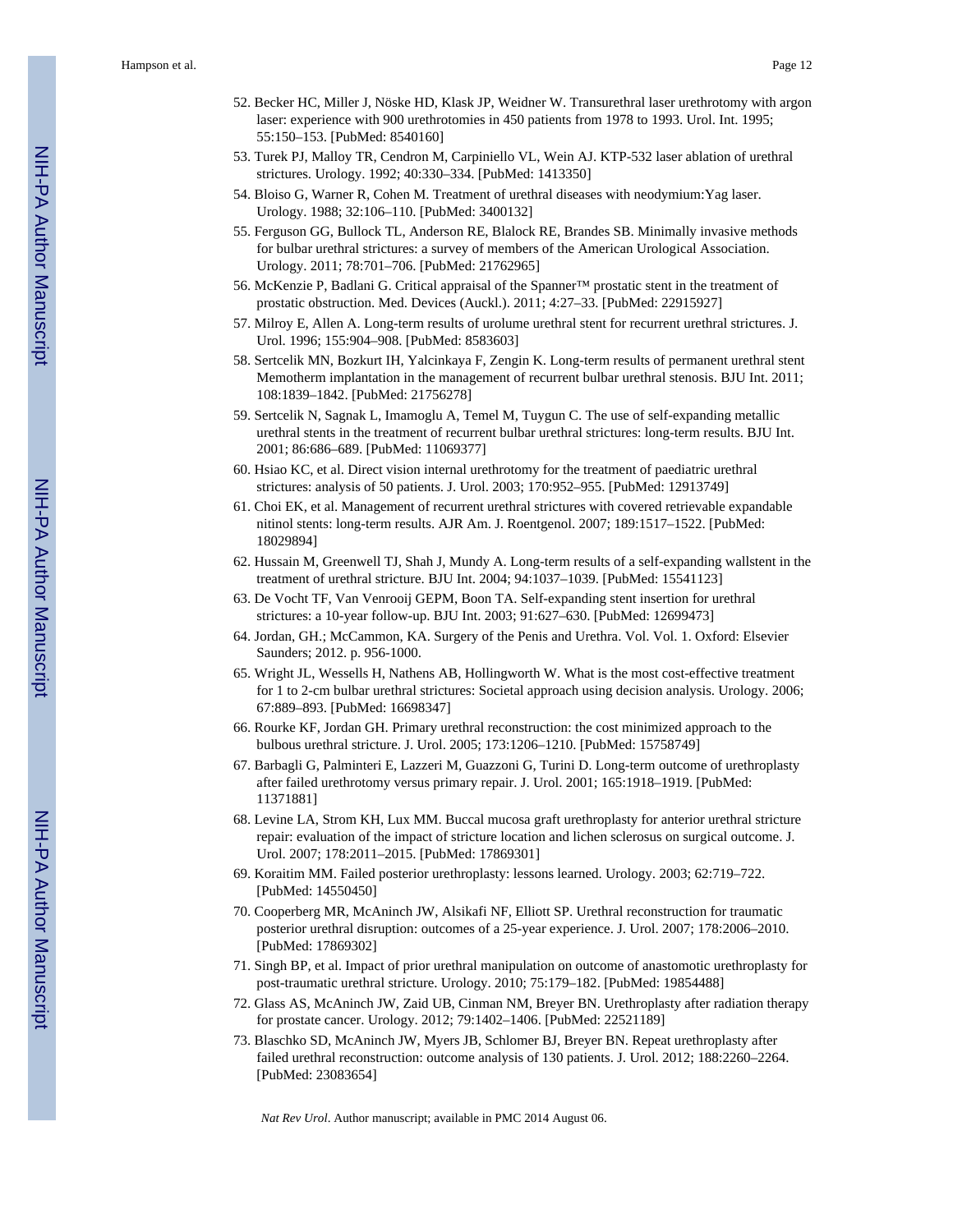- 74. Martínez-Piñeiro JA, et al. Excision and anastomotic repair for urethral stricture disease: experience with 150 cases. Eur. Urol. 1997; 32:433–441. [PubMed: 9412802]
- 75. Andrich DE, Dunglison N, Greenwell TJ, Mundy AR. The long-term results of urethroplasty. J. Urol. 2003; 170:90–92. [PubMed: 12796652]
- 76. Wessells H, McAninch JW. Current controversies in anterior urethral stricture repair: free-graft versus paedicled skin-flap reconstruction. World J. Urol. 1998; 16:175–180. [PubMed: 9666540]
- 77. Eltahawy EA, Virasoro R, Schlossberg SM, McCammon KA, Jordan GH. Long-term followup for excision and primary anastomosis for anterior urethral strictures. J. Urol. 2007; 177:1803–1806. [PubMed: 17437824]
- 78. Park S, McAninch JW. Straddle injuries to the bulbar urethra: management and outcomes in 78 patients. J. Urol. 2004; 171:722–725. [PubMed: 14713796]
- 79. Andrich DE, Mundy AR. What is the best technique for urethroplasty? Eur. Urol. 2008; 54:1031– 1041. [PubMed: 18715692]
- 80. Santucci RA, Mario LA, Aninch JWMC. Anastomotic urethroplasty for bulbar urethral stricture: analysis of 168 patients. J. Urol. 2002; 167:1715–1719. [PubMed: 11912394]
- 81. Morey AF, Kizer WS. Proximal bulbar urethroplasty via extended anastomotic approach—what are the limits? J. Urol. 2006; 175:2145–2149. [PubMed: 16697823]
- 82. El-Kasaby AW, et al. The use of buccal mucosa patch graft in the management of anterior urethral strictures. J. Urol. 1993; 149:276–278. [PubMed: 8426400]
- 83. Bürger RA, et al. The buccal mucosal graft for urethral reconstruction: a preliminary report. J. Urol. 1992; 147:662–664. [PubMed: 1538451]
- 84. Dessanti A, Rigamonti W, Merulla V, Falchetti D, Caccia G. Autologous buccal mucosa graft for hypospadias repair: an initial report. J. Urol. 1992; 147:1081–1084. [PubMed: 1552589]
- 85. Mangera A, Patterson JM, Chapple CR. A systematic review of graft augmentation urethroplasty techniques for the treatment of anterior urethral strictures. Eur. Urol. 2011; 59:797–814. [PubMed: 21353379]
- 86. Maarouf, AM., et al. Buccal versus lingual mucosal graft urethroplasty for complex hypospadias repair. J. Paed. Urol.<http://dx.doi.org/10.1016/j.jpurol.2012.08.013>
- 87. Lumen N, Oosterlinck W, Hoebeke P. Urethral reconstruction using buccal mucosa or penile skin grafts: systematic review and meta-analysis. Urol. Int. 2012; 89:387–394. [PubMed: 22889835]
- 88. Markiewicz MR, et al. The oral mucosa graft: a systematic review. J. Urol. 2007; 178:387–394. [PubMed: 17561150]
- 89. Barbagli G, Sansalone S, Djinovic R, Romano G, Lazzeri M. Current controversies in reconstructive surgery of the anterior urethra: a clinical overview. Int. Braz. J. Urol. 2012; 38:307– 316. [PubMed: 22765862]
- 90. Barbagli G. When and how to use buccal mucosa grafts. Minerva Urol. Nefrol. 2004; 56:189–203. [PubMed: 15195026]
- 91. Barbagli G, Morgia G, Lazzeri M. Retrospective outcome analysis of one-stage penile urethroplasty using a flap or graft in a homogeneous series of patients. BJU Int. 2008; 102:853– 860. [PubMed: 18485036]
- 92. Zimmerman WB, Santucci RA. Buccal mucosa urethroplasty for adult urethral strictures. Indian J. Urol. 2011; 27:364–370. [PubMed: 22022061]
- 93. Kellner DS, Fracchia JA, Armenaka NA. Ventral onlay buccal mucosal grafts for anterior urethral strictures: long-term followup. J. Urol. 2004; 171:726–729. [PubMed: 14713797]
- 94. Wessells H. Ventral onlay graft techniques for urethroplasty. Urol. Clin. North Am. 2002; 29:381– 387. [PubMed: 12371229]
- 95. Barbagli G, Palminteri E, Guazzoni G, Cavalcanti A. Bulbar urethroplasty using the dorsal approach: current techniques. Int. Braz. J. Urol. 2003; 29:155–161. [PubMed: 15745501]
- 96. Barbagli G, Selli C, Di Cello V, Mottola A. A one-stage dorsal free-graft urethroplasty for bulbar urethral strictures. BJU Int. 1996; 78:929–932.
- 97. Andrich DE, Leach CJ, Mundy AR. The Barbagli procedure gives the best results for patch urethroplasty of the bulbar urethra. Br. J. Urol. 2001; 88:385–389.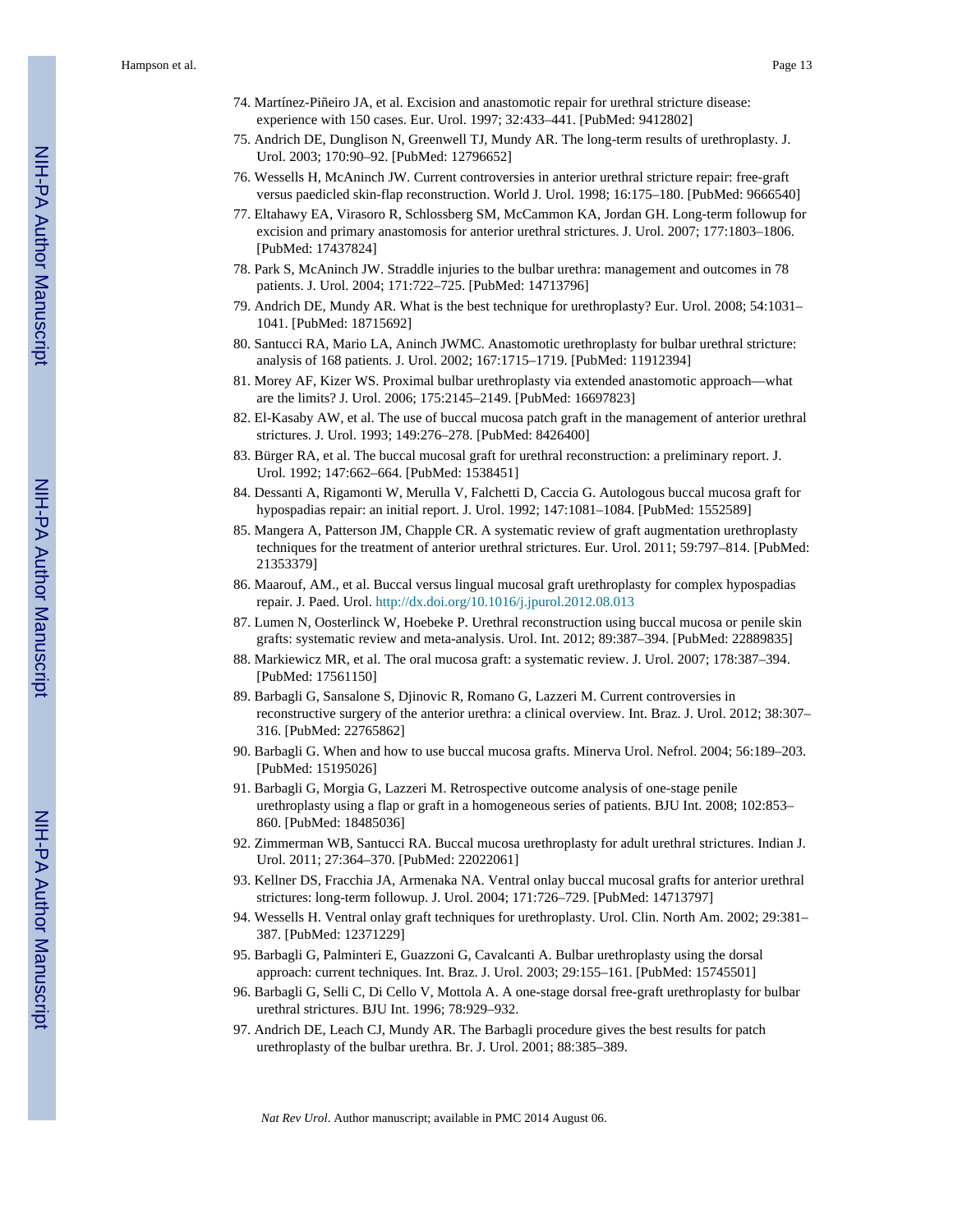- 98. Barbagli G, Palminteri E, Lazzeri M, Turini D. Interim outcomes of dorsal skin graft bulbar urethroplasty. J. Urol. 2004; 172:1365–1367. [PubMed: 15371845]
- 99. Iselin CE, Webster GD. Dorsal onlay urethroplasty for urethral stricture repair. World J. Urol. 1998; 16:181–185. [PubMed: 9666541]
- 100. Barbagli G, Palminteri E, Rizzo M. Dorsal onlay graft urethroplasty using penile skin or buccal mucosa in adult bulbourethral strictures. J. Urol. 1998; 160:1307–1309. [PubMed: 9751341]
- 101. Elliott SP, Metro MJ, McAninch JW. Long-term followup of the ventrally placed buccal mucosa onlay graft in bulbar urethral reconstruction. J. Urol. 2003; 169:1754–1757. [PubMed: 12686826]
- 102. Morey AF, McAninch JW. When and how to use buccal mucosal grafts in adult bulbar urethroplasty. Urology. 1996; 48:194–198. [PubMed: 8753728]
- 103. Dubey D, et al. Substitution urethroplasty for anterior urethral strictures: a critical appraisal of various techniques. BJU Int. 2003; 91:215–218. [PubMed: 12581007]
- 104. Patterson JM, Chapple CR. Surgical techniques in substitution urethroplasty using buccal mucosa for the treatment of anterior urethral strictures. Eur. Urol. 2008; 53:1162–1171. [PubMed: 18609764]
- 105. Barbagli G, Guazzoni G, Lazzeri M. One-stage bulbar urethroplasty: retrospective analysis of the results in 375 patients. Eur. Urol. 2008; 53:828–833. [PubMed: 18243497]
- 106. Barbagli G, et al. Bulbar urethroplasty using buccal mucosa grafts placed on the ventral, dorsal or lateral surface of the urethra: are results affected by the surgical technique? J. Urol. 2005; 174:955–958. [PubMed: 16094007]
- 107. Orandi A. One-stage urethroplasty. Br. J. Urol. 1968; 40:717–719. [PubMed: 4883846]
- 108. Quartey JK. One-stage penile/preputial cutaneous island flap urethroplasty for urethral stricture: a preliminary report. J. Urol. 1983; 129:284–287. [PubMed: 6834490]
- 109. Quartey JK. One-stage penile/preputial island flap urethroplasty for urethral stricture. J. Urol. 1985; 134:474–475. [PubMed: 4032542]
- 110. McAninch JW. Reconstruction of extensive urethral strictures circular fasciocutaneous penile flap. J. Urol. 1993; 149:488–491. [PubMed: 8437252]
- 111. Carney KJ, McAninch JW. Penile circular fasciocutaneous flaps to reconstruct complex anterior urethral strictures. Urol. Clin. North Am. 2002; 29:397–409. [PubMed: 12371231]
- 112. McAninch JW, Morey AF. Penile circular fasciocutaneous skin flap in 1-stage reconstruction of complex anterior urethral strictures. J. Urol. 1998; 159:1209–1213. [PubMed: 9507836]
- 113. Wessells H, McAninch JW. Circular penile fasciocutaneous flap reconstruction of urethral strictures: technical considerations and results in 40 patients. Tech. Urol. 1996; 2:1–9. [PubMed: 9118396]
- 114. Dubey D, et al. Dorsal onlay buccal mucosa versus penile skin flap urethroplasty for anterior urethral strictures: results from a randomized prospective trial. J. Urol. 2007; 178:2466–2469. [PubMed: 17937943]
- 115. Erickson BA, Wysock JS, McVary KT, Gonzalez CM. Erectile function, sexual drive, and ejaculatory function after reconstructive surgery for anterior urethral stricture disease. BJU Int. 2007; 99:607–611. [PubMed: 17155967]
- 116. Xie H, et al. Evaluation of erectile function after urethral reconstruction: a prospective study. Asian J. Androl. 2009; 11:209–214. [PubMed: 19122678]
- 117. Sharma V, Kumar S, Mandal AK, Singh SK. A study on sexual function of men with anterior urethral stricture before and after treatment. Urol. Int. 2011; 87:341–345. [PubMed: 21952068]
- 118. Blaschko SD, Sanford MT, Cinman NM, McAninch JW, Breyer BN. *De novo* erectile dysfunction after anterior urethroplasty: a systematic review and meta-analysis. BJU Int. 2013; 112:655–663. [PubMed: 23924424]
- 119. Devine CJ, Franz JP, Horton CE. Evaluation and treatment of patients with failed hypospadias repair. J. Urol. 1978; 119:223–226. [PubMed: 633480]
- 120. Stecker JF, Horton CE, Devine CJ, McCraw JB. Hypospadias cripples. Urol. Clin. North Am. 1981; 8:539–544. [PubMed: 7034357]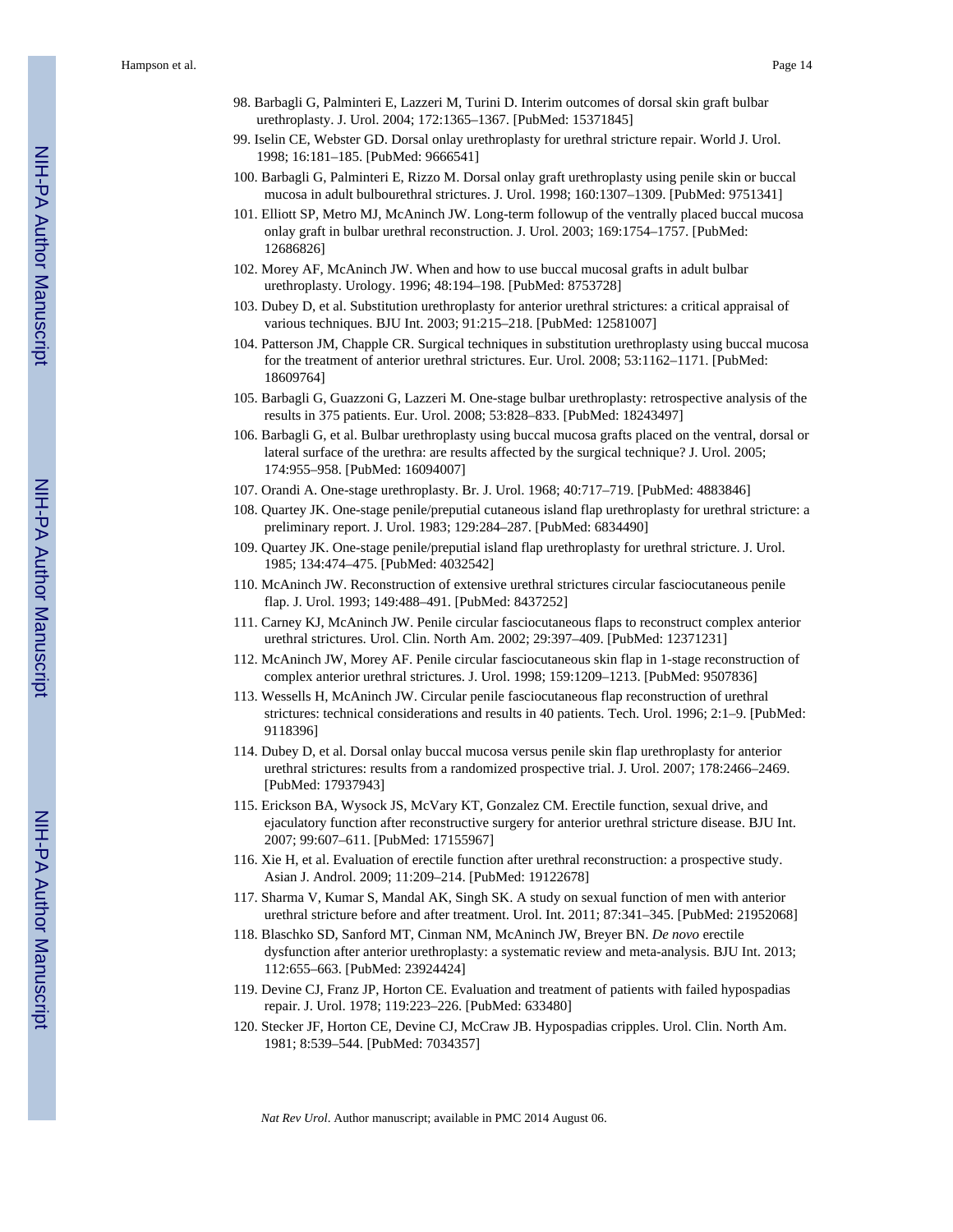- 121. Barbagli G, Perovic S, Djinovic R, Sansalone S, Lazzeri M. Retrospective descriptive analysis of 1,176 patients with failed hypospadias repair. J. Urol. 2010; 183:207–211. [PubMed: 19913825]
- 122. Barbagli G, De Angelis M, Palminteri E, Lazzeri M. Failed hypospadias repair presenting in adults. Eur. Urol. 2006; 49:887–895. [PubMed: 16476518]
- 123. Myers JB, McAninch JW, Erickson BA, Breyer BN. Treatment of adults with complications from previous hypospadias surgery. J. Urol. 2012; 188:459–463. [PubMed: 22698621]
- 124. Perovic S, et al. Surgical challenge in patients who underwent failed hypospadias repair: is it time to change? Urol. Int. 2010; 85:427–435. [PubMed: 20847550]
- 125. Breyer BN, et al. Multivariate analysis of risk factors for long-term urethroplasty outcome. J. Urol. 2010; 183:613–617. [PubMed: 20018318]
- 126. Barbagli G, De Angelis M, Romano G, Lazzeri M. Clinical outcome and quality of life assessment in patients treated with perineal urethrostomy for anterior urethral stricture disease. J. Urol. 2009; 182:548–557. [PubMed: 19524945]
- 127. Peterson AC, et al. Heroic measures may not always be justified in extensive urethral stricture due to lichen sclerosus (balanitis xerotica obliterans). Urology. 2004; 64:565–568. [PubMed: 15351594]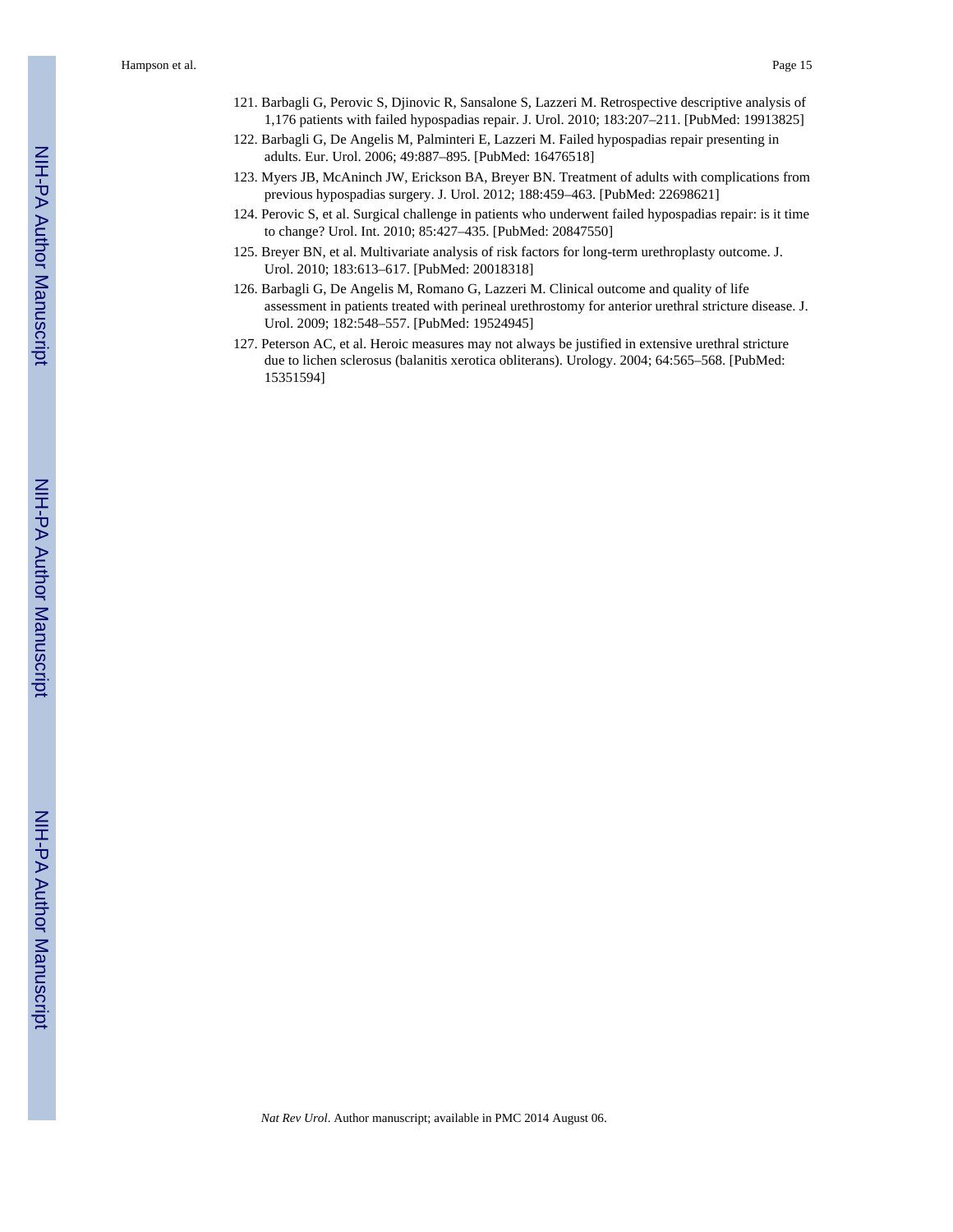#### **Key points**

- **•** Male urethral strictures are common and have a significant impact on a patient's quality of life and health-care costs
- **•** Studies such as retrograde urethrography, voiding cystourethrography, and intraoperative ultrasonography can be helpful for determining the best operative approach and management plan
- **•** Urethral dilation and internal urethrotomy have similar rates of success, with long-term success rates of 20–30%
- **•** Repeated internal urethrotomy is not clinically effective or cost-effective
- **•** Long-term success rates are high for urethroplasty, generally ranging from 85– 90%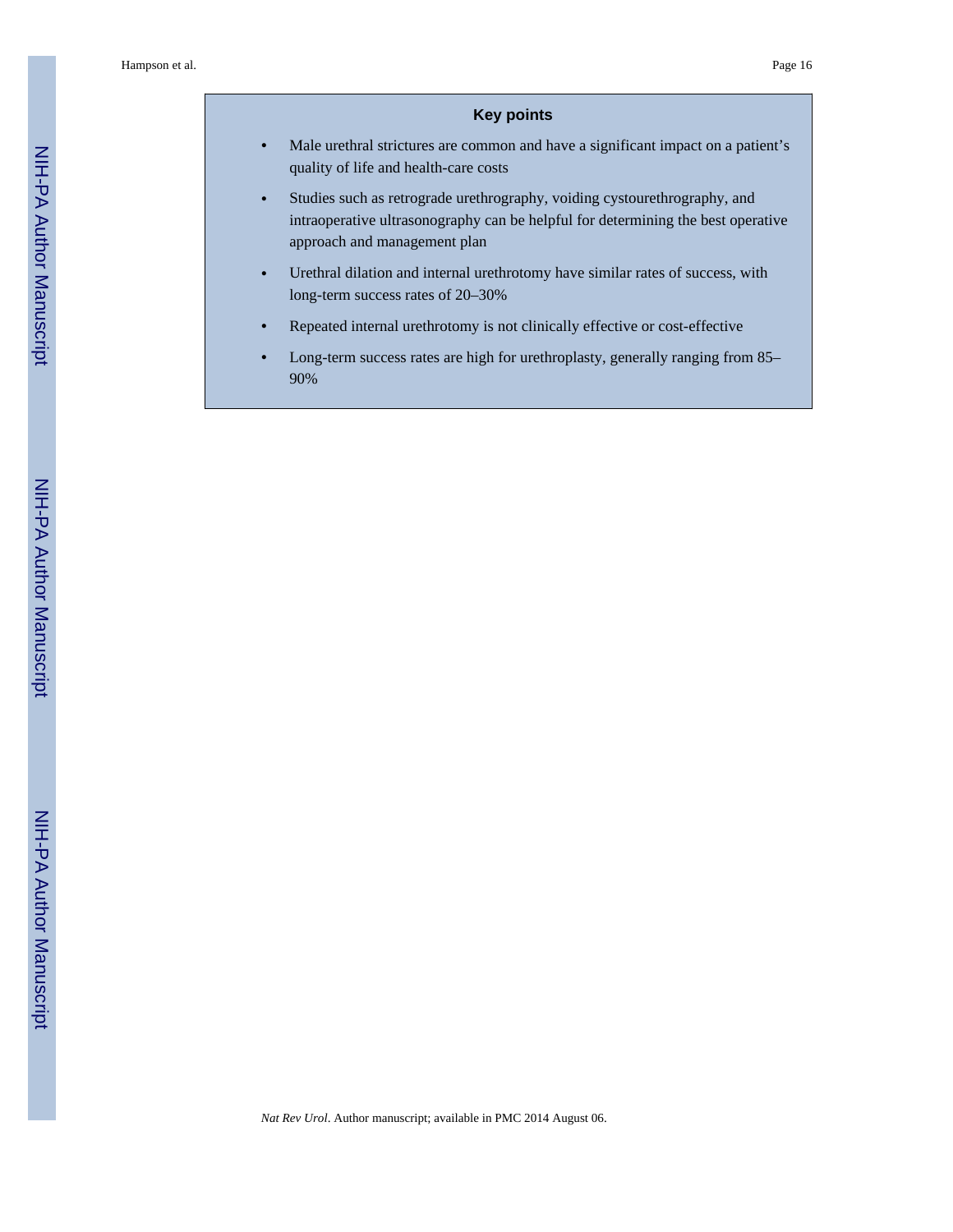#### **Box 1 | Complications of untreated strictures 8**

- **•** Thick-walled trabeculated bladder (85% incidence)
- **•** Acute retention (60% incidence)
- Prostatitis (50% incidence)
- **•** Epididymo-orchitis (25% incidence)
- **•** Hydronephrosis (20% incidence)
- **•** Periurethal abscess (15% incidence)
- **•** Bladder or urethral stones (10% incidence)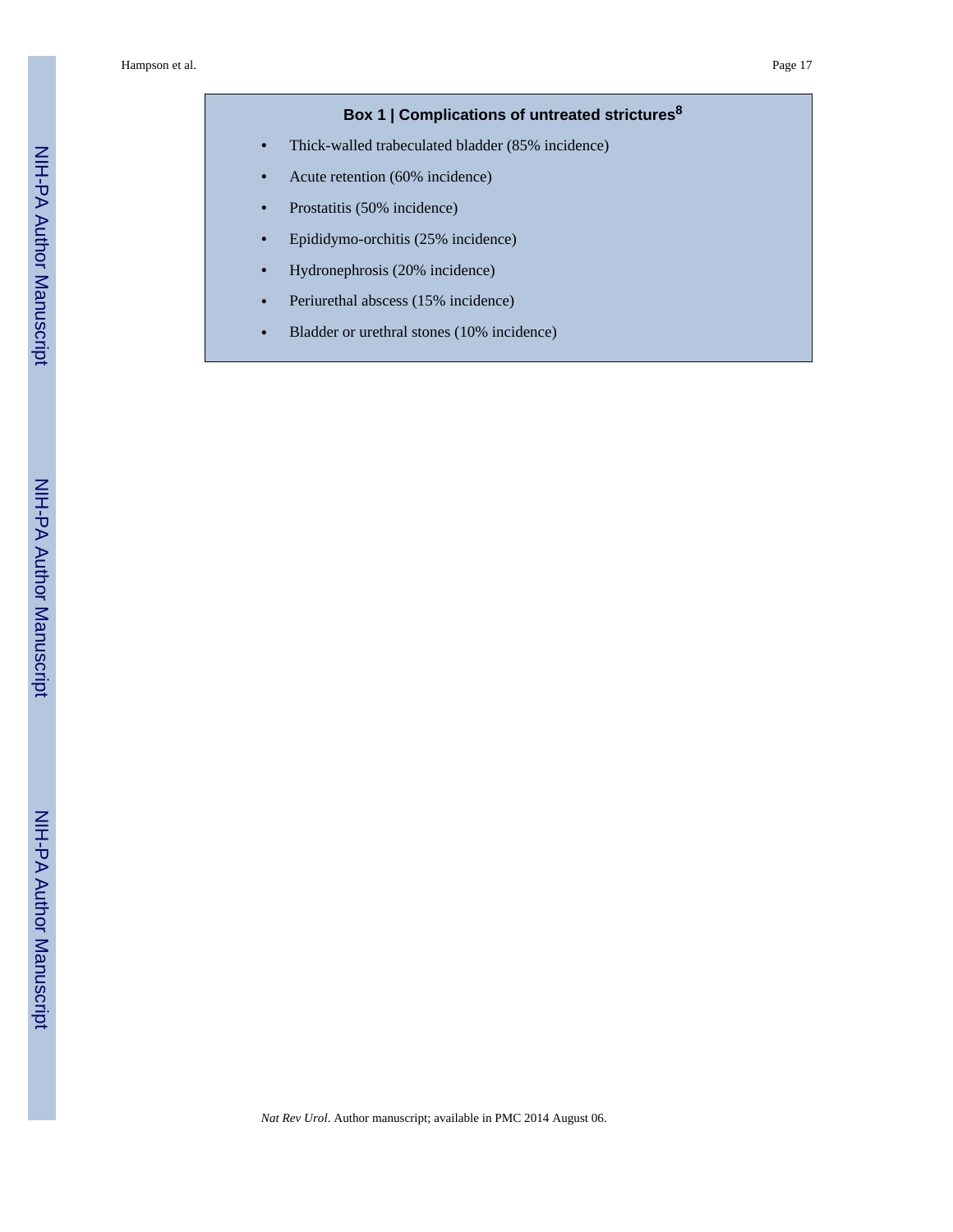

#### **Figure 1.**

Stricture pathogenesis. The pathological changes associated with strictures show that the normal pseudostratified columnar epithelium is replaced with squamous metaplasia. **a** | Small tears in this metaplastic tissue result in urinary extravasation, which causes a fibrotic reaction of the spongiosum. At the time of injury, this fibrosis can be asymptomatic, but the fibrotic process might cause **b** | further narrowing of the lumen of the urethra in the future, potentially resulting in **c** | spongiofibrosis **d** | and extra-spongiofibrosis, as well as symptomatic obstructive voiding symptoms.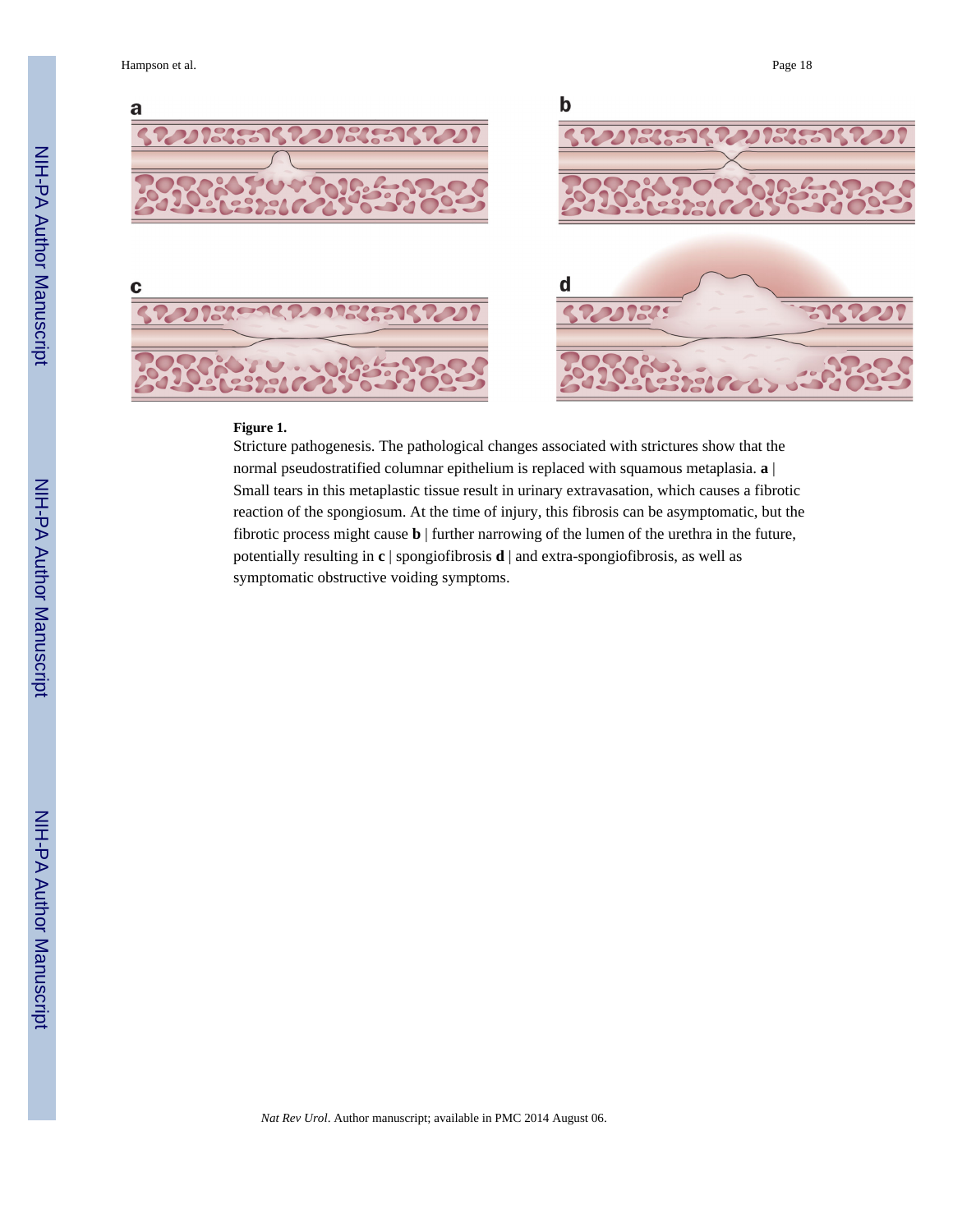Hampson et al. Page 19



#### **Figure 2.**

Imaging for stricture. Imaging modalities such as **a** | retrograde urethrogram and **b** | intraoperative ultrasonography are important for determining the characteristics of the stricture and for evaluating the urethra both proximal and distal to the stricture in order to ensure that all portions of the urethra that are diseased are included in the repair.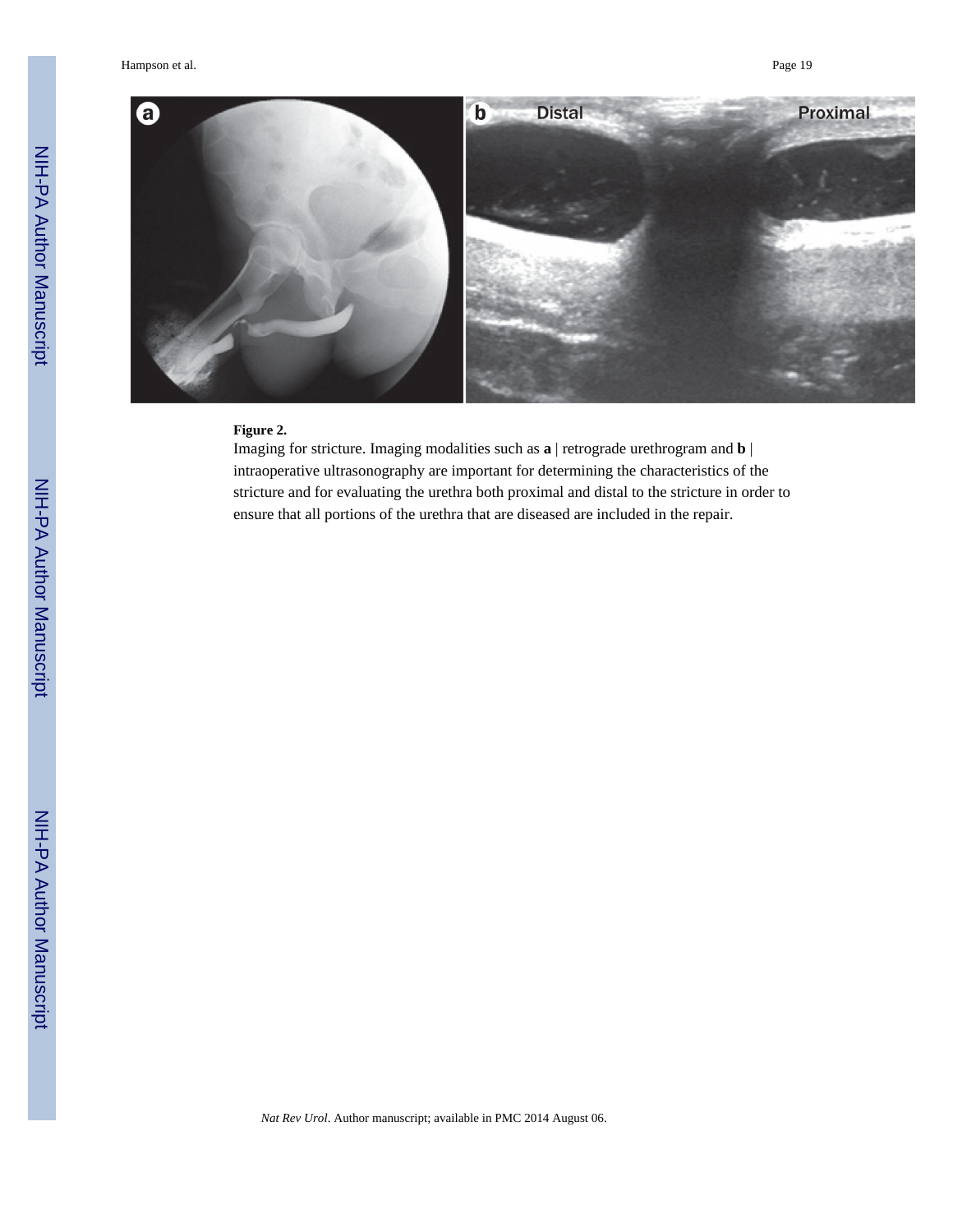

#### **Figure 3.**

Algorithm of general strategy for surgical management of common presenting problems in men with previous hypospadias treatment. Abbreviations: BMG, buccal mucosa graft; PSF, penile skin flap; PU, perineal urethrostomy. Permission obtained from Elsevier Ltd © Myers, J. B. *et al J. Urol***188**, 459–463 (2012).